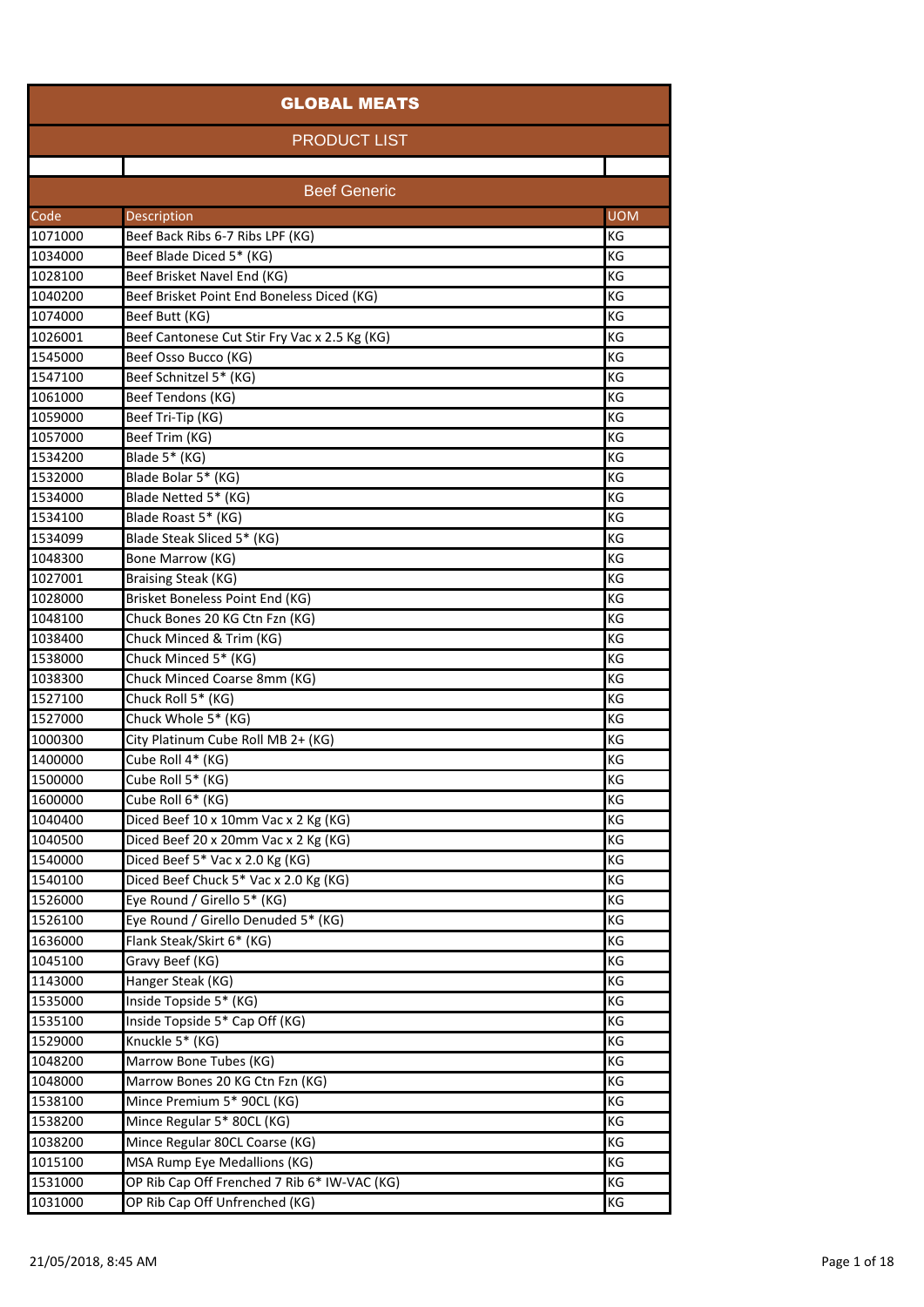| 1231000 | OP Rib Dry-Aged Whole (KG)                              | KG         |
|---------|---------------------------------------------------------|------------|
| 1525000 | Outside Flat Silverside 5* 4-5 Kg (KG)                  | KG         |
| 1049200 | Outside Silverside (KG)                                 | KG         |
| 1533000 | Oyster Blade 5* (KG)                                    | KG         |
| 1533099 | Oyster Blade Sliced Tenderised 5* (KG)                  | KG         |
| 1035100 | Roast Beef (KG)                                         | KG         |
| 1515000 | Rump 5* (KG)                                            | KG         |
| 1615000 | Rump 6* (KG)                                            | KG         |
| 1620000 | Rump Cap 6* (KG)                                        | KG         |
| 1015800 | Sandwich Steak Rump Tenderised PC (KG)                  | KG         |
| 1205200 | Shell Loin / Striploin On The Bone/ Dry-Aged Whole (KG) | KG         |
| 1545100 | Shin Bone In Whole 5* (KG)                              | KG         |
| 1545200 | Shin Boneless 5* (KG)                                   | KG         |
| 1540200 | Shin Boneless Diced 5* (KG)                             | ΚG         |
| 1530200 | Short Rib Meat (KG)                                     | KG         |
| 1530000 | Short Ribs 5* (KG)                                      | KG         |
| 1530100 | Short Ribs 5* Cut (KG)                                  | KG         |
| 1049000 | Silverside Outside Pickled (KG)                         | KG         |
| 1040300 | Steak & Kidney Diced (KG)                               | KG         |
| 1005000 | Striploin *MSA* (KG)                                    | KG         |
| 1405100 | Striploin 4* (KG)                                       | KG         |
| 1505100 | Striploin 5* (KG)                                       | KG         |
| 1605200 | Striploin 6* (KG)                                       | KG         |
| 1605600 | Striploin 6* Denuded (KG)                               | KG         |
| 1505400 | Striploin Larder Trim 5* (KG)                           | KG         |
| 1605400 | Striploin Larder Trim 6* (KG)                           | ΚG         |
| 1041000 | Strips Beef-Stroganoff Vac x 2.5 Kg (KG)                | KG         |
| 1251000 | T-Bone Dry-Aged Whole (KG)                              | KG         |
| S014500 | T-Bone PC 500G *YG* 25-35mm Thick VAC x 2 (KG)          | KG         |
| 1410000 | Tenderloin 4* 1.4-1.8 Kg (KG)                           | KG         |
| 1410100 | Tenderloin 4* 1.8+ Kg (KG)                              | KG         |
| 1510200 | Tenderloin 5* 1.4-1.8 Kg (KG)                           | KG         |
| 1510300 | Tenderloin 5* 1.8+ Kg (KG)                              | KG         |
| 1610200 | Tenderloin 6* 1.4-1.8 Kg (KG)                           | KG         |
| 1610300 | Tenderloin 6* 1.8+ Kg (KG)                              | KG         |
| 1410600 | Tenderloin Denuded 4* 1.4-1.8 Kg (KG)                   | KG         |
| 1510600 | Tenderloin Denuded 5* 1.4-1.8 Kg (KG)                   | KG         |
| 1510700 | Tenderloin Denuded Gourmet 5* 1.4-1.8 Kg (KG)           | KG         |
| 1010300 | Tenderloin Gourmet 0.9-1.3 Kg MSA (KG)                  | KG         |
| 1011100 | Tenderloin Gourmet 1.3-1.8 Kg MSA (KG)                  | KG         |
| 1011200 | Tenderloin Gourmet 1.8-2.2 Kg MSA (KG)                  | KG         |
| 1510500 | Tenderloin Gourmet 5* 0.9-1.3 Kg (KG)                   | KG         |
| 1510000 | Tenderloin Gourmet 5* 1.3-1.8 Kg (KG)                   | KG         |
| 1510400 | Tenderloin Gourmet 5* 1.8-2.2 Kg (KG)                   | ΚG         |
| 1610400 | Tenderloin Gourmet 6* 0.9-1.3 Kg (KG)                   | KG         |
| 1610500 | Tenderloin Gourmet 6* 1.3-1.8 Kg (KG)                   | KG         |
| 1610600 | Tenderloin Gourmet 6* 1.8-2.2 Kg (KG)                   | KG         |
| 1510800 | Tenderloin Tails 5* (KG)                                | KG         |
|         |                                                         |            |
|         | <b>Beef PC Generic</b>                                  |            |
| Code    | Description                                             | <b>UOM</b> |
| 1005100 | Beef Striploin New Yorker Chunks 50G (KG)               | KG         |
| 1010001 | Chateaubriand TDR Portions (KG)                         | KG         |
| 1000700 | Cube Roll MSA PC 300G (KG)                              | KG         |
| S001100 | Cube Roll PC 100G *YG* *MSA* VAC x 10 (KG)              | KG         |
| S001300 | Cube Roll PC 300G *YG* *MSA* 25-30mm Thick VAC x 3 (KG) | KG         |
|         |                                                         |            |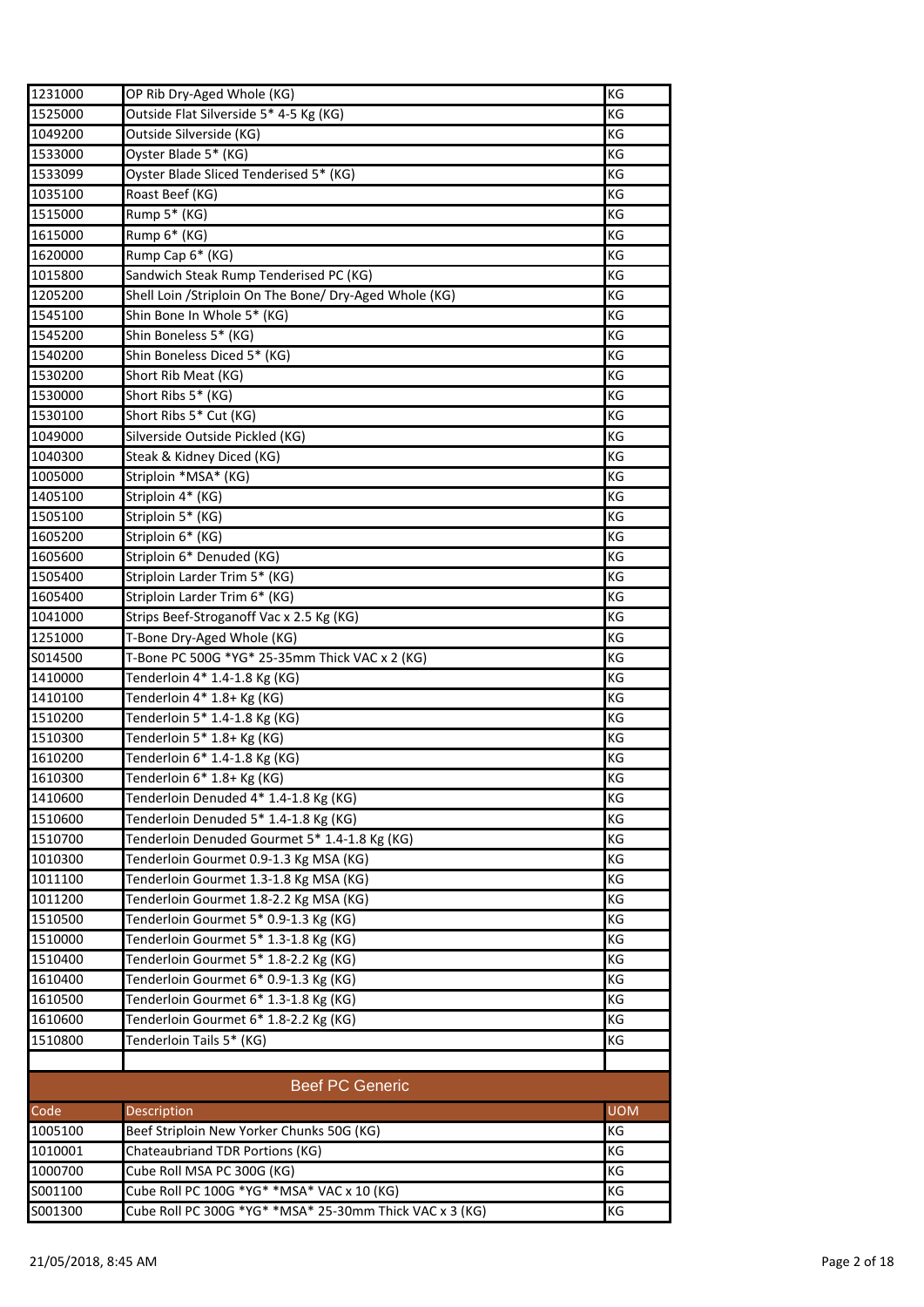| 1500101                  | Cube Roll Portions 5* (KG)                                    | KG         |
|--------------------------|---------------------------------------------------------------|------------|
| 1600201                  | Cube Roll Portions 6* (KG)                                    | КG         |
| 1400001                  | Cube Roll Portions Select 4* (KG)                             | KG         |
| 1537000                  | Flat Iron Steak 5* PC (KG)                                    | KG         |
| 1010200                  | Petite Tender 200G (KG)                                       | ΚG         |
| 1002001                  | Rib Eye Dry Aged Split Bone Portions (KG)                     | KG         |
| 1000035                  | Rib Eye Dry Aged Split Bone Portions 350G (EA)                | EA         |
| 1500100                  | Rib Eye Steak Full Bone 5* PC (KG)                            | KG         |
| 1600301                  | Rib Eye Steak Portions 6* (KG)                                | ΚG         |
| 1600401                  | Rib Eye Steak Portions Split Bone 6* (KG)                     | KG         |
| 1500200                  | Rib Eye Steak Split Bone 5* PC (KG)                           | KG         |
| S005400                  | Rib Steak PC 400G *YG* Full Bone VAC x 3 (KG)                 | KG         |
| S005500                  | Rib Steak PC 500G *YG* Full Bone VAC x 1 (KG)                 | KG         |
| S005700                  | Rib Steak PC 700G *YG* Full Bone VAC x 1 (KG)                 | ΚG         |
| S008200                  | Rump PC 200G *MSA* Eye Medallion VAC x 4 (KG)                 | ΚG         |
| S008400                  | Rump PC 400G *MSA* Rostbiff Single Muscle Fat On VAC x 2 (KG) | ΚG         |
| S008700                  | Rump PC 700G *MSA* Rostbiff Single Muscle Fat On VAC x 1 (KG) | KG         |
| 1515101                  | Rump Portions 5* (KG)                                         | ΚG         |
| 1615201                  | Rump Portions 6* (KG)                                         | ΚG         |
| 1015001                  | Sandwich Steak Rump Tenderised 120-150G (KG)                  | ΚG         |
| 1026200                  | Sandwich Steak Tenderised 120-150G (KG)                       | KG         |
| 1008000                  | Striploin Dry Aged Portions Bone In (KG)                      | KG         |
| 1505001                  | Striploin Portions 5* (KG)                                    | KG         |
| 1605201                  | Striploin Portions 6* (KG)                                    | KG         |
| 1505101                  | Striploin Portions Centre Cut 5* (KG)                         | KG         |
| 1605301                  | Striploin Portions Centre Cut 6* (KG)                         | KG         |
| 1251100                  | T-Bone Dry Aged Portions (KG)                                 | KG         |
| 1551001                  | T-Bone Portions 5* (KG)                                       | KG         |
| 1651101                  | T-Bone Portions 6* (KG)                                       | KG         |
| S017200                  | Tenderloin Gourmet PC 200G *MSA* VAC x 4 (KG)                 | KG         |
| S017300                  | Tenderloin Gourmet PC 300G *MSA* VAC x 3 (KG)                 | KG         |
| 1410101                  | Tenderloin Gourmet Portions 4* (KG)                           | KG         |
| 1510201                  | Tenderloin Gourmet Portions 5* (KG)                           | KG         |
| 1610301                  | Tenderloin Gourmet Portions 6* (KG)                           | KG         |
| 1610401                  | Tenderloin Gourmet Portions Centre Cut 6* (KG)                | KG         |
| 1031001                  | Tomahawk Steak 1.1-1.3 Kg IW-VAC (KG)                         | КG         |
| 1020000                  | Top Sirloin / Rump Cap/ Portions MSA (KG)                     | ΚG         |
|                          |                                                               |            |
|                          | <b>Beef Angus</b>                                             |            |
| $\overline{\text{Code}}$ | Description                                                   | <b>UOM</b> |
| 1127000                  | Chuck Whole Angus (KG)                                        | ΚG         |
| 1100000                  | Cube Roll Angus (KG)                                          | KG         |
| 1140000                  | Diced Beef Angus (KG)                                         | ΚG         |
| 1136000                  | Flank/Skirt Steak Angus (KG)                                  | KG         |
| 1038100                  | Mince Angus (KG)                                              | KG         |
| 1115100                  | Riverina Angus Rump MB 2+ (KG)                                | ΚG         |
| 1115000                  | Rump Angus (KG)                                               | ΚG         |
| 1105000                  | Striploin Angus *MSA* (KG)                                    | KG         |
| 1105200                  | Striploin Angus Whole (KG)                                    | ΚG         |
| 1911000                  | Tender Valley Tenderloin Grain Fed Angus (KG)                 | KG         |
| 1910000                  | Tenderloin Angus Grain Fed 1.8+ Kg (KG)                       | KG         |
| 1100200                  | Teys Black Angus Cube Roll MB 2+ (KG)                         | KG         |
| 1105400                  | Teys Black Angus Striploin 1 Rib 4.5+ Kg MB 2+ (KG)           | KG         |
|                          |                                                               |            |
|                          | <b>Beef PC Angus</b>                                          |            |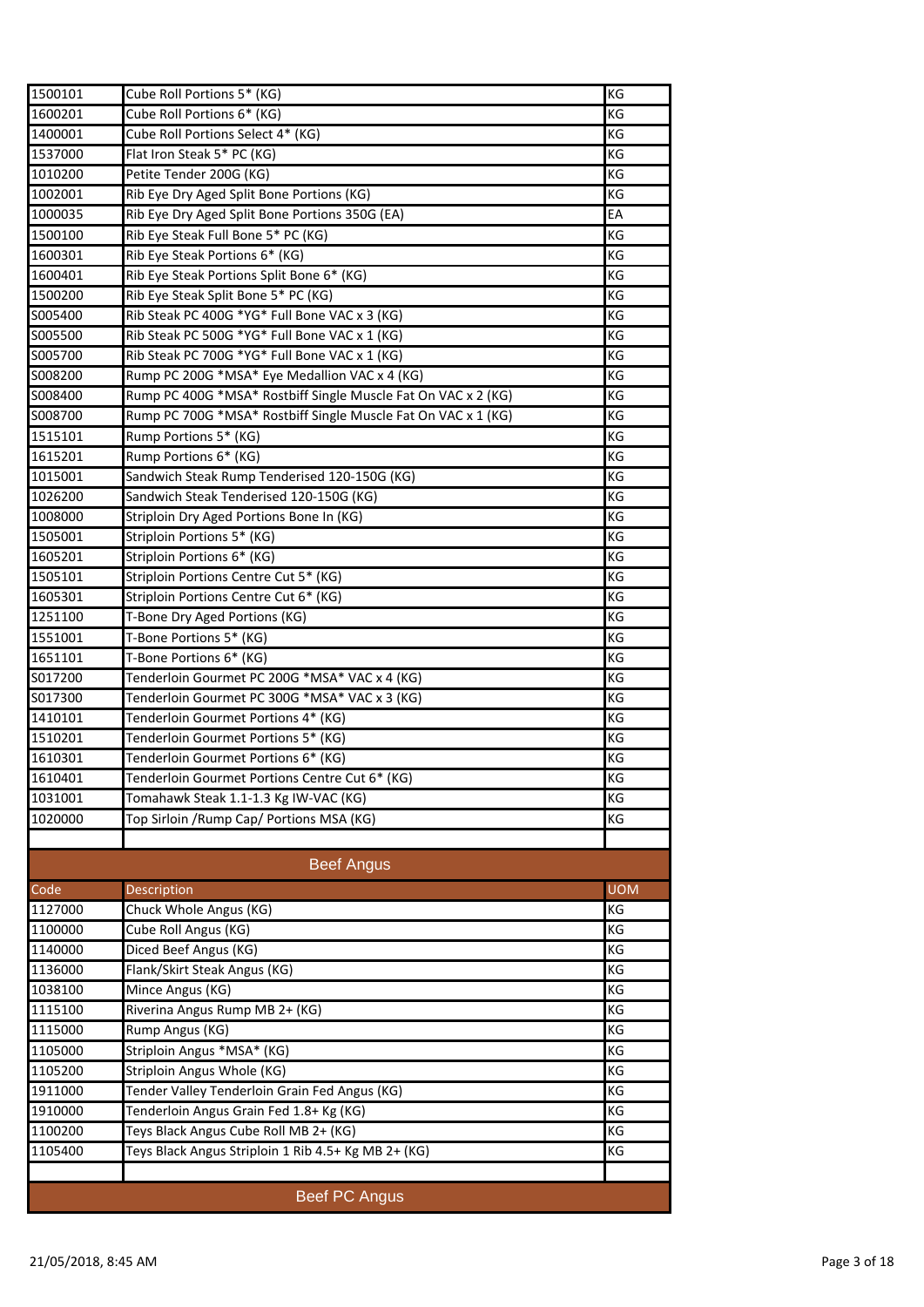| Code                | Description                                                      | <b>UOM</b> |
|---------------------|------------------------------------------------------------------|------------|
| 1100001             | Cube Roll Portions Angus (KG)                                    | KG         |
| 1100101             | Rib Eye Steak Portions Angus (KG)                                | KG         |
| 1100201             | Rib Eye Steak Portions Angus Split Bone (KG)                     | KG         |
| 1115101             | Riverina Angus Rump PC MB 2+ (KG)                                | KG         |
| 1115001             | Rump Portions Angus (KG)                                         | KG         |
| S011400B            | Striploin PC 400G Black Angus C/Cut Chain Off VAC x 2 (KG)       | KG         |
| 1105001             | <b>Striploin Portions Angus (KG)</b>                             | KG         |
| 1105101             | Striploin Portions Angus Centre Cut (KG)                         | KG         |
| 1151001             | T-Bone Portions Angus (KG)                                       | KG         |
| S017300B            | Tenderloin Gourmet PC 300G Black Angus VAC x 2 (KG)              | KG         |
| 1110001             | Tenderloin Gourmet Portions Angus (KG)                           | КG         |
|                     |                                                                  |            |
|                     | <b>Beef Grain Fed</b>                                            |            |
| Code                | Description                                                      | <b>UOM</b> |
| 1900301             | 1824 Cube Roll Grain Fed *MSA* (KG)                              | KG         |
| 1905200             | 1824 Striploin Grain Fed *MSA* (KG)                              | KG         |
| 1928000             | Beef Brisket Grain Fed Decal Off Full Fat 8-13 Kg (KG)           | KG         |
| 1934000             | Blade Grain Fed (KG)                                             | KG         |
| 1900000             | Cube Roll Grain Fed (KG)                                         | KG         |
| 1929000             | Knuckle Grain Fed (KG)                                           | KG         |
| 1931000             | OP Rib Grain Fed Cap Off 7 Rib IW-VAC (KG)                       | KG         |
| 1925000             | Outside Silverside Grain Fed 5-6 Kg (KG)                         | KG         |
| 1920100             | Rump Cap Denuded Grain Fed (KG)                                  | KG         |
| 1920000             | Rump Cap Grain Fed (KG)                                          | KG         |
| 1915200             | Rump Grain Fed (KG)                                              | KG         |
| 1915000             | Rump/Rost Biff Cap Off Grain Fed (KG)                            | KG         |
| 1930000             | Short Ribs Grain Fed (KG)                                        | KG         |
| 1905000             | Striploin Grain Fed (KG)                                         | KG         |
| 1905100             | Striploin Larder Trim Grain Fed (KG)                             | KG         |
| 1910100             | Tenderloin Grain Fed 1.4-1.8 Kg (KG)                             | ΚG         |
| 1910400             | Tenderloin Grain Fed 1.4-1.8 Kg (KG)                             | KG         |
| 1910500             | Tenderloin Grain Fed 1.8-2.2 Kg (KG)                             | KG         |
| 1910200             | Tenderloin Grain Fed 1.8+ Kg (KG)                                | KG         |
|                     |                                                                  |            |
|                     |                                                                  |            |
|                     | <b>Beef PC Grain Fed</b>                                         |            |
| Code                | Description                                                      | <b>UOM</b> |
| S002350             | Cube Roll PC 350G *Grain Fed MSA* Vac x 3 (KG)                   | KG         |
| S002450             | Cube Roll PC 450G *Grain Fed MSA* (KG)                           | KG         |
| 1900001             | Cube Roll Portions Grain Fed (KG)                                | KG         |
| 1937001             | Flat Iron Steak Portions Grain Fed (KG)                          | KG         |
| 1900101             | Rib Eye Steak Portions Grain Fed (KG)                            | КG         |
| 1900201             | Rib Eye Steak Portions Grain Fed Split Bone (KG)                 | KG         |
| 1915001             | Rump Eye Medallions Grain Fed PC Vac x 4 (KG)                    | KG         |
| 1915101             | Rump Portions Grain Fed (KG)                                     | KG         |
| S011250             | Striploin PC 250G C/Cut Grain Fed 100 Day Chain Off VAC x 4 (KG) | KG         |
| S011350             | Striploin PC 350G C/Cut Grain Fed 100 Day Chain Off VAC x 3 (KG) | KG         |
| 1905001             | Striploin Portions Grain Fed (KG)                                | KG         |
| 1905101             | Striploin Portions Grain Fed Centre Cut (KG)                     | KG         |
| 1951001             | T-Bone Portions Grain Fed (KG)                                   | KG         |
| 1910001             | Tenderloin Gourmet Portions Grain Fed (KG)                       | KG         |
|                     |                                                                  |            |
| <b>Beef Branded</b> |                                                                  |            |
| Code                | Description                                                      | <b>UOM</b> |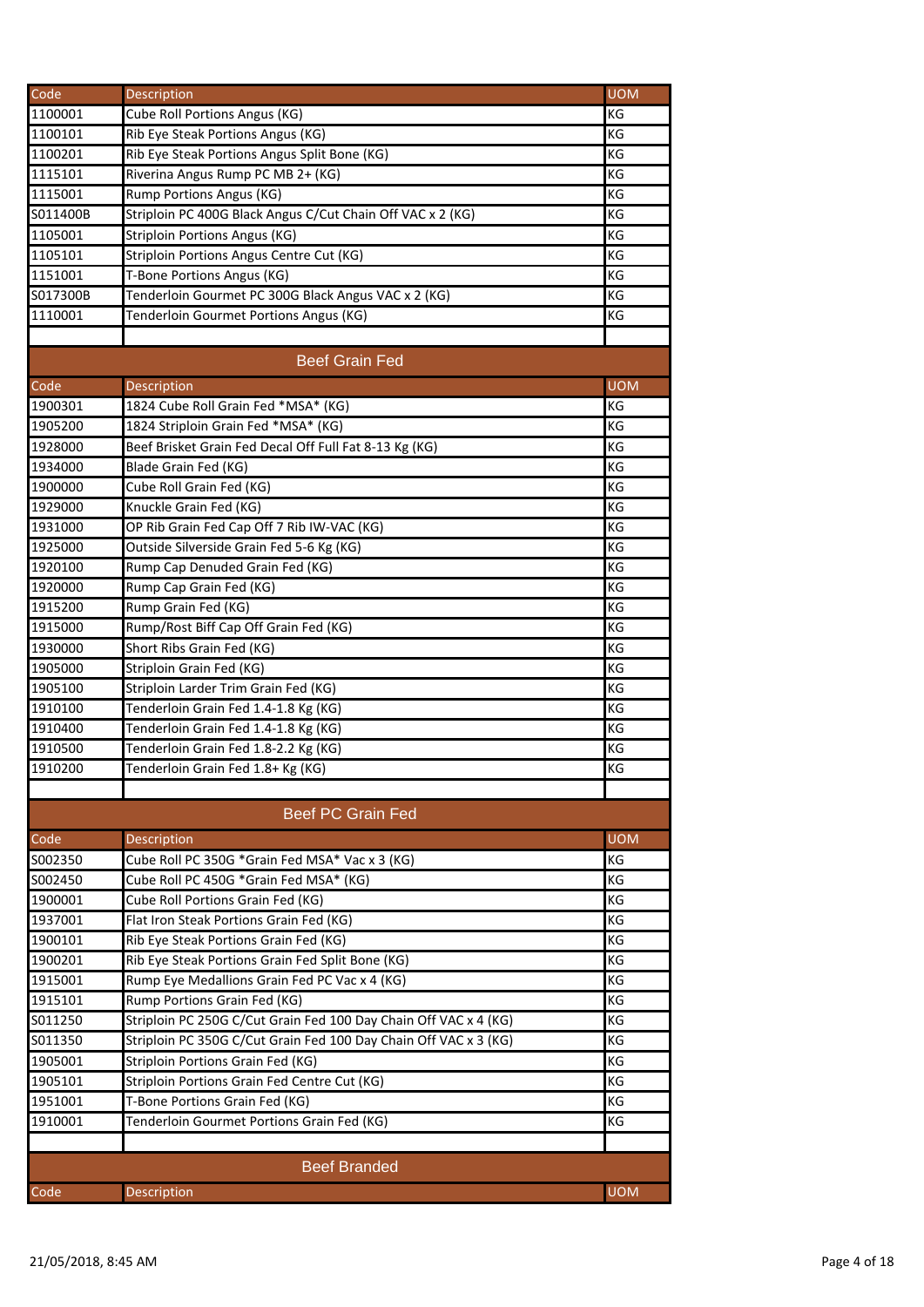| 1000800 | 1000 Guineas Shorthorn Cube Roll G/Fed Whole MB2+ (KG)            | KG         |
|---------|-------------------------------------------------------------------|------------|
| 1015000 | 1000 Guineas Shorthorn Rump / Rost-Biff/ G/Fed MB2+ (KG)          | KG         |
| 1930100 | 1000 Guineas Shorthorn Short Rib G/Fed 150D (KG)                  | ΚG         |
| 1005900 | 1000 Guineas Shorthorn Striploin G/Fed 4-6 Kg MB2+ (KG)           | ΚG         |
| 1010100 | 1000 Guineas Shorthorn Tenderloin G/Fed 1.8+ Kg MB2+ (KG)         | ΚG         |
| 1910600 | 1000 Guineas Shorthorn Tenderloin Gourmet G/Fed Denuded MB2+ (KG) | ΚG         |
| 1327000 | Collinson & Co Angus Chuck Rib Boneless MB 3+ (KG)                | ΚG         |
| 1300000 | Collinson & Co Angus Cube Roll 7 Rib MB 3+ (KG)                   | KG         |
| 1300400 | Collinson & Co Angus Cube Roll Gourmet 7 Rib MB 3+ (KG)           | KG         |
| 1300200 | Collinson & Co Angus Cube Roll Lip On Grass Fed MB 3+ (KG)        | KG         |
| 1372000 | Collinson & Co Angus Dry-Aged OP Rib Cap On MB5+ (KG)             | ΚG         |
| 1336000 | Collinson & Co Angus Flank Steak MB 3+ (KG)                       | ΚG         |
| 1343100 | Collinson & Co Angus Hanger Whole MB3+ (KG)                       | KG         |
| 1300300 | Collinson & Co Angus Lip Roll Grass Fed MB 3+ (KG)                | ΚG         |
| 1338100 | Collinson & Co Angus OP Rib Dry Aged B/In Cap Off 28D MB 3+ (KG)  | KG         |
| 1333000 | Collinson & Co Angus Oyster Blade MB 3+ (KG)                      | КG         |
| 1315100 | Collinson & Co Angus Rost Biff MB 3+ (KG)                         | ΚG         |
|         |                                                                   | ΚG         |
| 1320100 | Collinson & Co Angus Rump Cap Whole MB 3+ (KG)                    |            |
| 1345000 | Collinson & Co Angus Shin Bone Off MB 3+ (KG)                     | ΚG         |
| 1330000 | Collinson & Co Angus Short Rib Boneless MB 3+ (KG)                | KG         |
| 1330200 | Collinson & Co Angus Short Ribs MB 3+ (KG)                        | ΚG         |
| 1305000 | Collinson & Co Angus Striploin 1 Rib 4.5+ Kg MB 3+ (KG)           | ΚG         |
| 1310000 | Collinson & Co Angus Tenderloin 1.8+ Kg MB 3+ (KG)                | KG         |
| 1015301 | Great Southern Pinnacle Rump Grass Fed 6+ Kg (KG)                 | ΚG         |
| 1005700 | Great Southern Pinnacle Striploin Grass Fed 5+ Kg (KG)            | ΚG         |
| 1010600 | Great Southern Pinnacle Tenderloin Grass Fed 1.8Kg+ (KG)          | KG         |
| 1700500 | Mayura Wagyu Platinum Tomahawk Bone-In (KG)                       | KG         |
| 1000600 | O'Connor Cube Roll Grass Fed 3.2+ Kg (KG)                         | ΚG         |
| 1000500 | O'Connors Cube Roll Premium Grass Fed 2.2-3.1 Kg (KG)             | КG         |
| 1005800 | O'Connors Striploin Premium Grass Fed 3.6+ Kg (KG)                | ΚG         |
| 1010900 | O'Connors Tenderloin Premium Grass Fed 1.8+ Kg (KG)               | KG         |
| 1905700 | Tender Valley Striploin Bone In Grain Fed Angus (KG)              | ΚG         |
|         |                                                                   |            |
|         | <b>Beef PC Branded</b>                                            |            |
| Code    | Description                                                       | <b>UOM</b> |
| 1900500 | 1000 Guineas Shorthorn Cube Roll G/Fed PC 250G MB2+ (KG)          | ΚG         |
| 1000135 | 1000 Guineas Shorthorn Cube Roll G/Fed PC MB2+ (KG)               | КG         |
| 1026300 | 1000 Guineas Shorthorn Eye Round Medallions G/Fed MB2+ (KG)       | КG         |
| 1015030 | 1000 Guineas Shorthorn Rump G/Fed PC 300G MB2+ (KG)               | ΚG         |
| 1905300 | 1000 Guineas Shorthorn Striploin G/Fed PC 250G MB2+ (KG)          | КG         |
| 1005035 | 1000 Guineas Shorthorn Striploin G/Fed PC 350G MB2+ (EA)          | EA         |
| 1005300 | 1000 Guineas Shorthorn Striploin G/Fed PC 350G MB2+ (KG)          | КG         |
| 1005030 | 1000 Guineas Shorthorn Striploin G/Fed PC C/Cut MB2+ (KG)         | КG         |
| 1910700 | 1000 Guineas Shorthorn Tenderloin G/Fed PC 250G MB2+ (KG)         | КG         |
| 1010130 | 1000 Guineas Shorthorn Tenderloin G/Fed PC 300G MB2+ (EA)         | EA         |
| 1010030 | 1000 Guineas Shorthorn Tenderloin G/Fed PC 300G MB2+ (KG)         | КG         |
| 1310260 | Collinson & Co Angus Chateaubriand Grass Fed PC MB 3+ 600G (KG)   | ΚG         |
| 1305235 | Collinson & Co Angus Cube Roll End to End PC MB 3+ 350G (KG)      | КG         |
| 1300230 | Collinson & Co Angus Cube Roll Gourmet PC MB 3+ 300G (EA)         | EA         |
| 1300330 | Collinson & Co Angus Cube Roll Grass Fed Dnd PC MB 3+ 300G (KG)   | ΚG         |
| 1300001 | Collinson & Co Angus Cube Roll PC MB 3+ (KG)                      | KG         |
| 1337000 | Collinson & Co Angus Flat Iron PC 300G MB 3+ (KG)                 | ΚG         |
| 1300100 | Collinson & Co Angus Rib Eye Dry Aged B/In PC MB 3+ 500G (EA)     | EA         |
| 1315130 |                                                                   |            |
|         | Collinson & Co Angus Rost Biff Grass Fed Dnd PC MB 3+ 300G (KG)   | ΚG         |
| 1320200 | Collinson & Co Angus Rump Cap PC MB 3+ (KG)                       | КG         |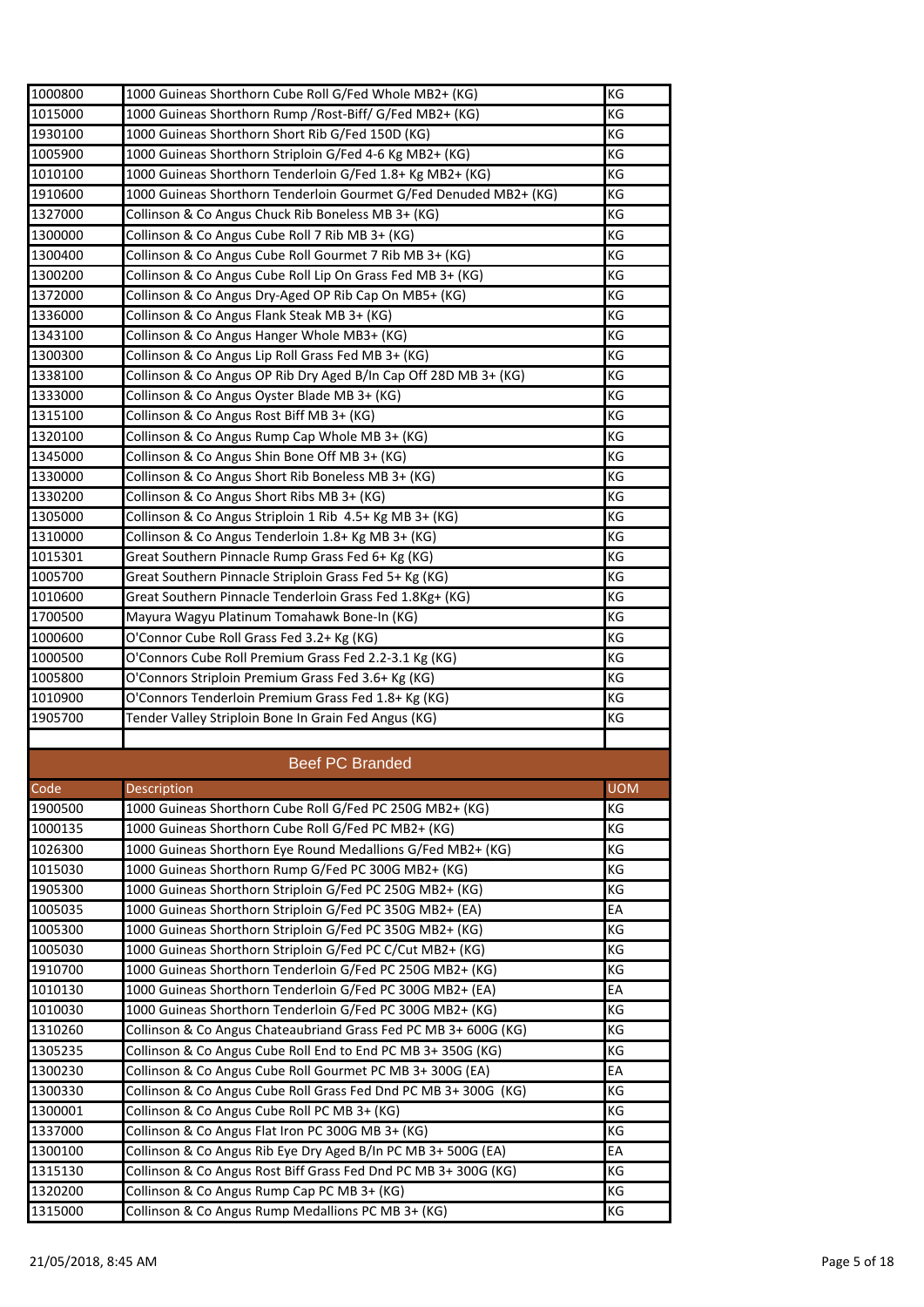| 1305400 | Collinson & Co Angus Striploin Bone In Shell-Loin PC MB 3+ (KG) | KG         |
|---------|-----------------------------------------------------------------|------------|
| 1305001 | Collinson & Co Angus Striploin C/Cut PC MB 3+ (KG)              | KG         |
| 1305100 | Collinson & Co Angus Striploin End to End PC 300G MB 3+ (KG)    | ΚG         |
| 1305335 | Collinson & Co Angus Striploin Grass Fed PC MB 3+ 350G (KG)     | KG         |
| 1310001 | Collinson & Co Angus Tenderloin PC MB 3+ (KG)                   | ΚG         |
| 1331001 | Collinson & Co Angus Tomahawk 1.1-1.3 Kg MB 3+ (KG)             | ΚG         |
| 1331100 | Collinson & Co Angus Tomahawk Marble PC 1.5 Kg Prm (KG)         | ΚG         |
| 1351050 | Collinson Beef T-Bone Dry A28D Grass Fed PC 500G Prm (KG)       | КG         |
| 1115201 | O'Connor Angus Rump Cap Off PC (KG)                             | ΚG         |
| 1115301 | O'Connor Angus Rump Medallions PC MB 2+ (KG)                    | KG         |
| 1600100 | O'Connor Cube Roll 6* PC (KG)                                   | ΚG         |
| 1006000 | Rangers Valley Black Onyx Striploin PC MB 3-4 (KG)              | ΚG         |
| 1005235 | Rangers Valley Black Onyx Striploin PC MB 3-4 350G (EA)         | EA         |
|         |                                                                 |            |
|         | Beef Wagyu                                                      |            |
| Code    | Description                                                     | <b>UOM</b> |
| 1810000 | AACO Wagyu Tenderloin Gourmet Log MB 7 (KG)                     | ΚG         |
| 1728100 | Mayura Wagyu Gold Brisket Point End (KG)                        | ΚG         |
| 1710200 | Mayura Wagyu Gold Butt Tenderloin (KG)                          | КG         |
| 1700100 | Mayura Wagyu Gold Cube Roll (KG)                                | КG         |
| 1763000 | Mayura Wagyu Gold Intercostals (KG)                             | ΚG         |
| 1765000 | Mayura Wagyu Gold Karubi Plate (KG)                             | KG         |
| 1731000 | Mayura Wagyu Gold OP Rib Cap Off (KG)                           | KG         |
|         |                                                                 | ΚG         |
| 1770000 | Mayura Wagyu Gold Osso Buco (KG)                                | ΚG         |
| 1757000 | Mayura Wagyu Gold PR Trim 65CL (KG)                             |            |
| 1715000 | Mayura Wagyu Gold Rost Biff (KG)                                | ΚG         |
| 1720000 | Mayura Wagyu Gold Rump Cap (KG)                                 | КG         |
| 1730000 | Mayura Wagyu Gold Short Rib (KG)                                | KG         |
| 1751000 | Mayura Wagyu Gold Shortloin (KG)                                | KG         |
| 1705200 | Mayura Wagyu Gold Striploin (KG)                                | ΚG         |
| 1751100 | Mayura Wagyu Gold T-Bone (KG)                                   | ΚG         |
| 1710000 | Mayura Wagyu Gold Tenderloin (KG)                               | КG         |
| 1767000 | Mayura Wagyu Gold Tomahawk Bone-In (KG)                         | КG         |
| 1759000 | Mayura Wagyu Gold Tri-Tip (KG)                                  | KG         |
| 1743000 | Mayura Wagyu Hanger Steak (KG)                                  | KG         |
| 1763200 | Mayura Wagyu Intercostals (KG)                                  | ΚG         |
| 1728000 | Mayura Wagyu Platinum Brisket (KG)                              | ΚG         |
| 1700400 | Mayura Wagyu Platinum Cube Roll (KG)                            | КG         |
| 1726100 | Mayura Wagyu Platinum Eye Round (KG)                            | ΚG         |
| 1763100 | Mayura Wagyu Platinum Intercostals (KG)                         | ΚG         |
| 1765100 | Mayura Wagyu Platinum Karubi Plate (KG)                         | ΚG         |
| 1731100 | Mayura Wagyu Platinum OP Rib (KG)                               | ΚG         |
| 1725000 | Mayura Wagyu Platinum Outside Flat (KG)                         | ΚG         |
| 1715500 | Mayura Wagyu Platinum Rost Biff (KG)                            | КG         |
| 1720100 | Mayura Wagyu Platinum Rump Cap (KG)                             | КG         |
| 1720200 | Mayura Wagyu Platinum Rump Cap Dry-Aged (KG)                    | КG         |
| 1751400 | Mayura Wagyu Platinum Shortloin (KG)                            | ΚG         |
| 1705000 | Mayura Wagyu Platinum Striploin (KG)                            | ΚG         |
| 1710100 | Mayura Wagyu Platinum Tenderloin (KG)                           | КG         |
| 1745100 | Mayura Wagyu Shin Bone In (KG)                                  | КG         |
| 1745200 | Mayura Wagyu Shin Boneless (KG)                                 | КG         |
| 1780000 | Mayura Wagyu Signature Bresaola (KG)                            | КG         |
| 1727000 | Mayura Wagyu Signature Brisket PE (KG)                          | ΚG         |
| 1727100 | Mayura Wagyu Signature Chuck Eye Roll (KG)                      | ΚG         |
| 1700000 | Mayura Wagyu Signature Cube Roll (KG)                           | КG         |
| 1726000 | Mayura Wagyu Signature Girello Eye Round (KG)                   | КG         |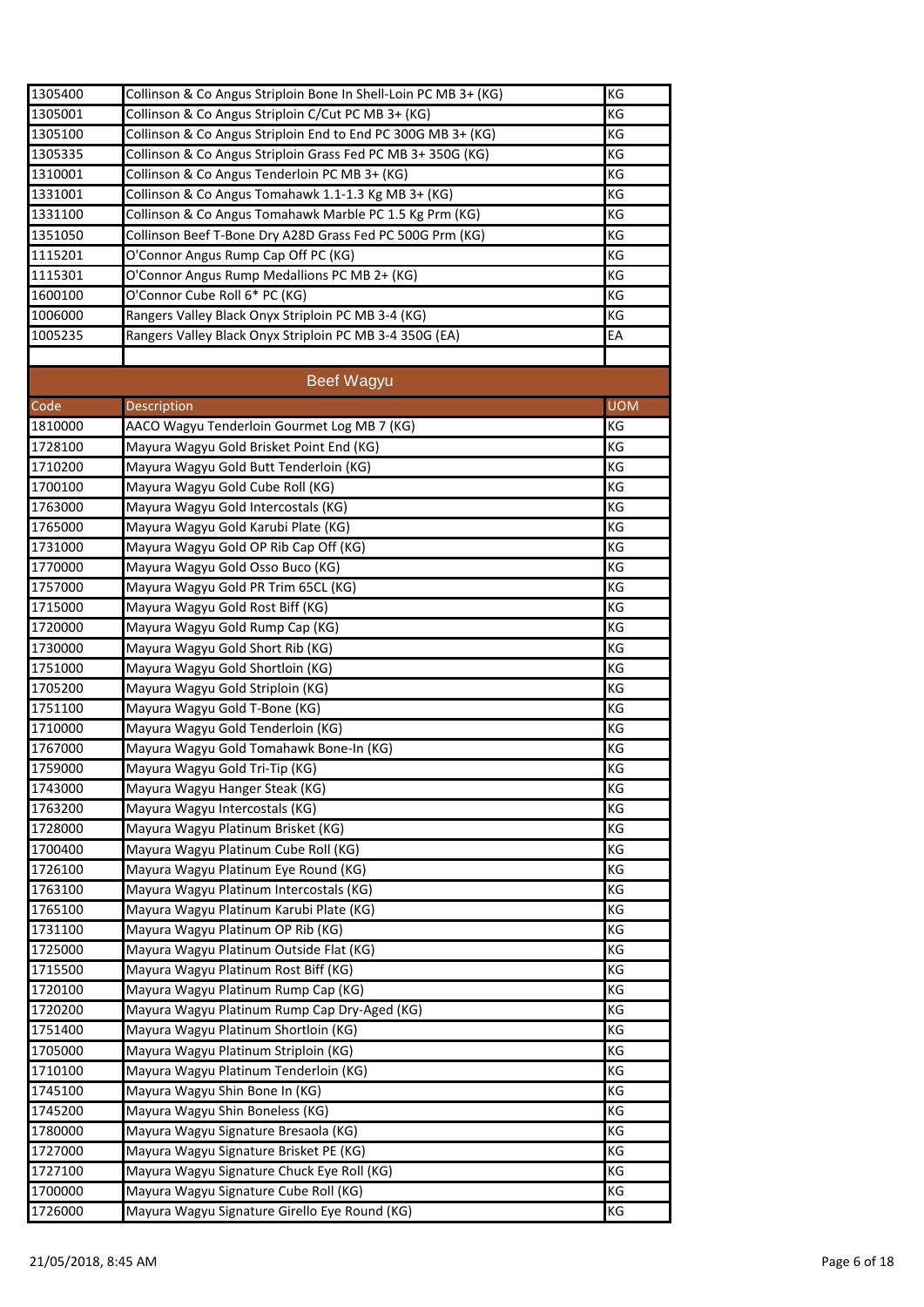| 1735000 | Mayura Wagyu Signature Inside/Topside (KG)                                    | KG         |
|---------|-------------------------------------------------------------------------------|------------|
| 1763300 | Mayura Wagyu Signature Intercostals (KG)                                      | КG         |
| 1765200 | Mayura Wagyu Signature Karubi Plate (KG)                                      | КG         |
| 1700300 | Mayura Wagyu Signature Lip Roll (KG)                                          | ΚG         |
| 1731200 | Mayura Wagyu Signature OP Rib Cap Off MB 9+ Full Blood 5+ Kg (KG)             | КG         |
| 1733000 | Mayura Wagyu Signature Oyster Blade (KG)                                      | ΚG         |
| 1715100 | Mayura Wagyu Signature Rost Biff (KG)                                         | КG         |
| 1720300 | Mayura Wagyu Signature Rump Cap (KG)                                          | КG         |
| 1745000 | Mayura Wagyu Signature Shin Shank (KG)                                        | ΚG         |
| 1751300 | Mayura Wagyu Signature Shortloin Bone-In (KG)                                 | KG         |
| 1705100 | Mayura Wagyu Signature Striploin Full Blood Halves Grain Fed MB9+ 4-6 Kg (KG) | KG         |
| 1710300 | Mayura Wagyu Signature Tenderloin (KG)                                        | КG         |
| 1759100 | Mayura Wagyu Signature Tri-Tip (KG)                                           | КG         |
| 1840000 | Wagyu Beef Dice Halal (KG)                                                    | КG         |
| 1838100 | Wagyu Beef Mince 80CL Halal (KG)                                              | КG         |
| 1857000 | Wagyu Beef Trim 65CL (KG)                                                     | КG         |
| 1832000 | Wagyu Bolar Blade (KG)                                                        | KG         |
| 1828100 | Wagyu Brisket MB5+ (KG)                                                       | ΚG         |
| 1841000 | Wagyu Cantonese Cut Beef / Stir Fry (KG)                                      | ΚG         |
| 1827000 | Wagyu Chuck (KG)                                                              | КG         |
| 1849000 | Wagyu Corned Beef Silverside (KG)                                             | КG         |
| 1800400 | Wagyu Cube Roll Gourmet (KG)                                                  | ΚG         |
| 1800300 | Wagyu Cube Roll Gourmet Portions MB 6-7 (KG)                                  | ΚG         |
| 1800100 | Wagyu Cube Roll MB 4-5 (KG)                                                   | ΚG         |
| 1800200 | Wagyu Cube Roll MB 6-7 (KG)                                                   | КG         |
| 1800500 | Wagyu Cube Roll MB 8-9 (KG)                                                   | КG         |
| 1826000 | Wagyu Eye Round / Girello (KG)                                                | КG         |
| 1836000 | Wagyu Flank Skirt MB 4-5 (KG)                                                 | КG         |
| 1845000 | Wagyu Gravy Beef/ Boneless Shin (KG)                                          | ΚG         |
| 1835000 | Wagyu Inside / Topside MB 6+ (KG)                                             | КG         |
| 1838000 | Wagyu Mince 80CL (KG)                                                         | ΚG         |
| 1800000 | Wagyu Primals (KG)                                                            | КG         |
| 1815200 | Wagyu Rost Biff MB 6-9 (KG)                                                   | КG         |
| 1820200 | Wagyu Rump Cap MB 5+ (KG)                                                     | ΚG         |
| 1815300 | Wagyu Rump MB 5+ (KG)                                                         | ΚG         |
| 1815100 | Wagyu Rump Portions MB 6-9 (KG)                                               | ΚG         |
| 1805300 | Wagyu Striploin MB 4-5 (KG)                                                   | КG         |
| 1805400 | Wagyu Striploin MB 6-7 (KG)                                                   | КG         |
| 1805500 | Wagyu Striploin MB 8-9 (KG)                                                   | КG         |
| 1805200 | Wagyu Striploin Portions MB 4-5 (KG)                                          | ΚG         |
| 1810200 | Wagyu Tenderloin MB 4-5 (KG)                                                  | KG         |
| 1810100 | Wagyu Tenderloin MB 6-7 (KG)                                                  | ΚG         |
| 1859000 | Wagyu Tri Tip (KG)                                                            | КG         |
| 1857100 | Wagyu Trim P 65CL (KG)                                                        | ΚG         |
|         |                                                                               |            |
|         |                                                                               |            |
|         | Beef PC Wagyu                                                                 |            |
| Code    | Description                                                                   | <b>UOM</b> |
| 1700200 | Mayura Wagyu Gold Rib Eye PC (KG)                                             | ΚG         |
| 1715700 | Mayura Wagyu Gold Rost Biff PC (KG)                                           | ΚG         |
| 1715600 | Mayura Wagyu Gold Rump PC (KG)                                                | ΚG         |
| 1751200 | Mayura Wagyu Platinum T-Bone PC (KG)                                          | КG         |
| 1705300 | Mayura Wagyu Signature Striploin C/Cut MB 9+ (KG)                             | ΚG         |
| 1835200 | Sandwich Steak Wagyu Tenderised 120-150G (KG)                                 | ΚG         |
| 1815400 | Wagyu Rump Eye Medallion Portions MB 8+ 250G (KG)                             | КG         |
| 1805100 | Wagyu Striploin Portions End Cuts (KG)                                        | КG         |
| 1805030 | Wagyu Striploin Portions MB 6-7 300G (EA)                                     | EA         |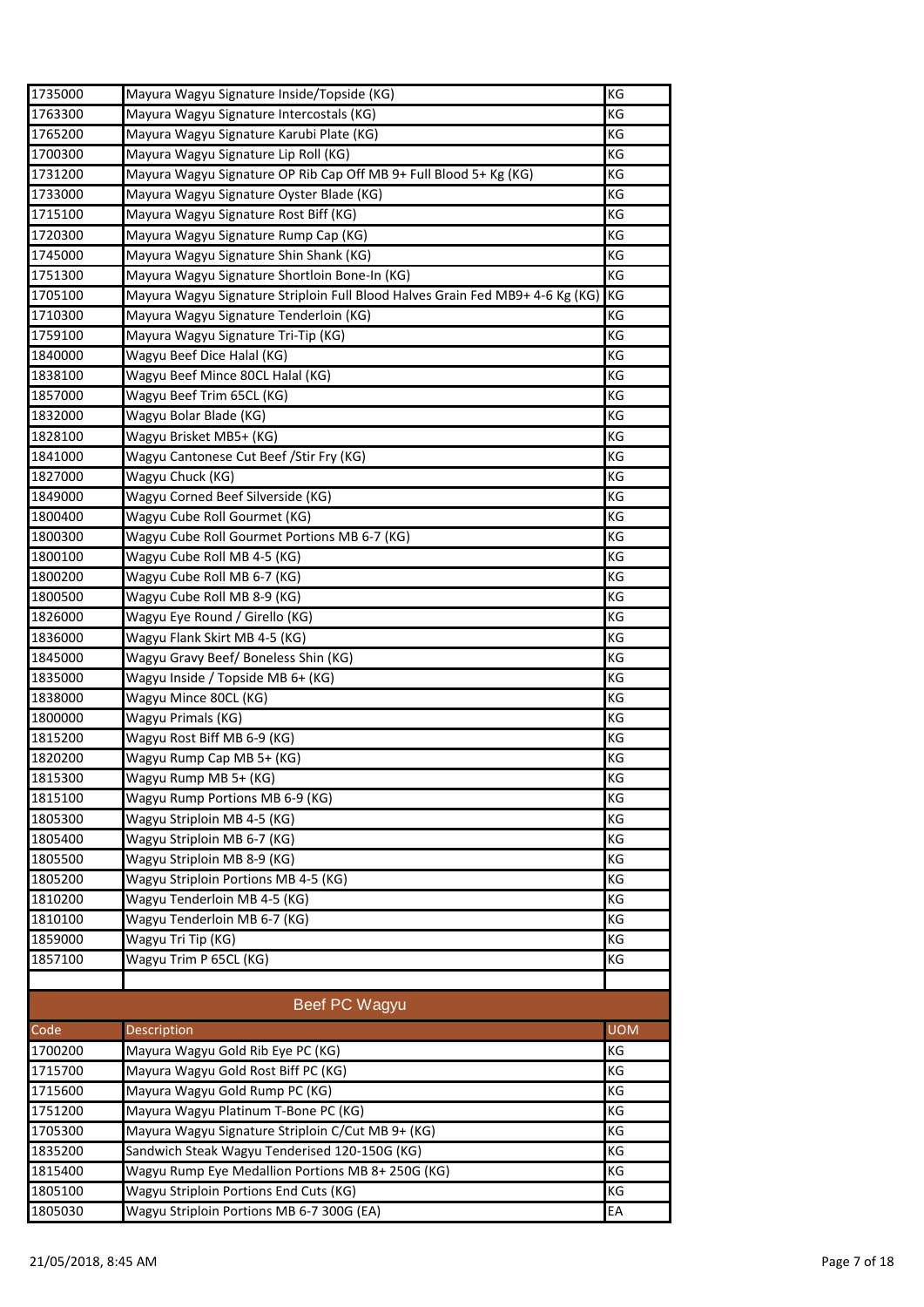| 1805130            | Wagyu Striploin Portions MB 6-7 300G (KG)                         | KG         |
|--------------------|-------------------------------------------------------------------|------------|
| 1810600            | Wagyu Tenderloin Gourmet Portions MB 5 200G Vac x 2 (KG)          | KG         |
| 1810300            | Wagyu Tenderloin Gourmet Portions MB 7 280G Vac x 2 (EA)          | EA         |
|                    |                                                                   |            |
|                    | Veal                                                              |            |
| Code               |                                                                   | <b>UOM</b> |
|                    | Description                                                       | KG         |
| 4000100            | Veal Backstrap Denuded Bobby (KG)                                 | KG         |
| 4000300<br>4000000 | Veal Backstrap Medallions PC (KG)<br>Veal Backstrap Milk fed (KG) |            |
|                    |                                                                   | KG<br>KG   |
| 4001000            | Veal Blade 3 - 4 Kg (KG)                                          |            |
| 4002000            | Veal Bones 20 Kg/Ctn (KG)                                         | KG         |
| 4022000            | Veal Chuck (KG)                                                   | KG         |
| 4003000            | Veal Cutlets Milk Fed Vac x 4 (KG)                                | KG         |
| 4004000            | Veal Diced Hand Cut Vac x 2.0 Kg (KG)                             | KG         |
| 4005000            | Veal Eye Round Girello (KG)                                       | KG         |
| 4006000            | Veal Leg B & R (KG)                                               | KG         |
| 4007000            | Veal Mince Vac x 2 Kg (KG)                                        | KG         |
| 4008000            | Veal Osso Bucco Milk fed (KG)                                     | KG         |
| 4008100            | Veal Osso Buco Bobby (KG)                                         | KG         |
| 4019000            | Veal Outside Milk Fed (KG)                                        | KG         |
| 4021000            | Veal Primals Denuded (KG)                                         | KG         |
| 4009000            | Veal Rack Milk Fed 2 - 2.5 Kg (KG)                                | KG         |
| 4010000            | Veal Rump Milk Fed 1.5-2.5 Kg (KG)                                | ΚG         |
| 4011000            | Veal Scallopini/Bobby (KG)                                        | KG         |
| 4012000            | Veal Schnitzel Bobby PC 100-120G (KG)                             | ΚG         |
| 4012100            | Veal Schnitzel Bobby PC 150-180G (KG)                             | KG         |
| 4012200            | Veal Schnitzel Bobby PC 200G (KG)                                 | KG         |
| 4012300            | Veal Schnitzel Bobby PC 40-70G (KG)                               | KG         |
| 4012400            | Veal Schnitzel Bobby PC 80-90G (KG)                               | KG         |
| 4012500            | Veal Schnitzel Milk Fed (KG)                                      | KG         |
| 4012600            | Veal Schnitzel Milk Fed Portions (KG)                             | KG         |
| 4014100            | Veal Shanks Frenched (KG)                                         | KG         |
| 4014000            | Veal Shanks Tipped Bobby (KG)                                     | KG         |
| 4018100            | Veal Shoulder Bone In (KG)                                        | KG         |
| 4018000            | Veal Shoulder Boneless (KG)                                       | KG         |
| 4015000            | Veal Strips Vac x 2 Kg (KG)                                       | KG         |
| 4016000            | Veal Tenderloin Milk Fed 900G+ (KG)                               | KG         |
| 4017000            | Veal Topside Bobby IW-VAC (KG)                                    | KG         |
| 4017100            | Veal Topside Milk Fed IW-VAC (KG)                                 | KG         |
| 4017200            | Veal Topside Schnitzel Bobby PC 300G (KG)                         | KG         |
| 4023000            | Veal Trunk (KG)                                                   | KG         |
|                    |                                                                   |            |
|                    | Lamb                                                              |            |
| Code               | Description                                                       | <b>UOM</b> |
| 2000100            | Lamb Backstraps Denuded (KG)                                      | KG         |
| 2000200            | Lamb Backstraps Denuded PC (KG)                                   | KG         |
| 2000000            | Lamb Backstraps Skin On (KG)                                      | KG         |
| 2040000            | Lamb Barrels 9-10Kg (KG)                                          | KG         |
| 2031000            | Lamb Belly Flaps Boneless (KG)                                    | KG         |
| 2002000            | Lamb Bones (KG)                                                   | KG         |
| 2023200            | Lamb Bushman Shanks HQ (KG)                                       | KG         |
| 2004000            | Lamb Chump Chops (KG)                                             | KG         |
| 2032000            | Lamb Collar Butt Rolled Neck 320G (EA)                            | EA         |
| 2005000            | Lamb Cutlets Frenched (EA)                                        | EA         |
|                    |                                                                   |            |
| SL006              | Lamb Cutlets Frenched 70-80G (EA)                                 | EA         |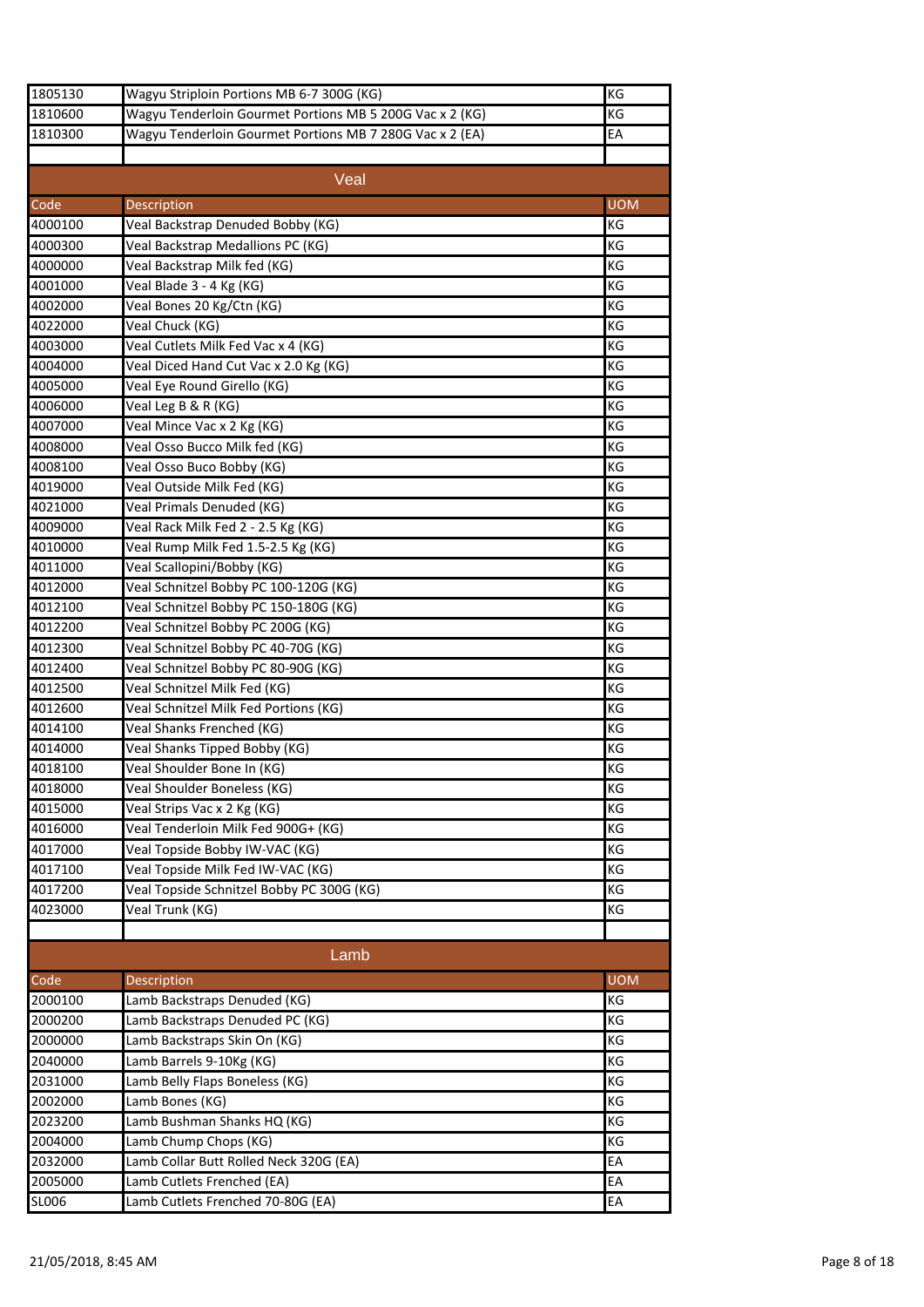| 2007000  | Lamb Diced 2cm x 2cm Vac x 2.0 Kg (KG)                  | KG           |
|----------|---------------------------------------------------------|--------------|
| 2007300  | Lamb Diced Halal Vac x 2.0 Kg (KG)                      | KG           |
| 2007200  | Lamb Diced Vac x 2.0 Kg (KG)                            | ΚG           |
| 2008100  | Lamb FQ BBQ Chops (KG)                                  | ΚG           |
| 2008000  | Lamb FQ Chops Boneless (KG)                             | ΚG           |
| 2008300  | Lamb FQ/Shoulder B & R (KG)                             | ΚG           |
| 2024200  | Lamb FQ/Shoulder B & R Marinated (KG)                   | ΚG           |
| 2024000  | Lamb FQ/Shoulder Bone In Banjo (KG)                     | ΚG           |
| 2008200  | Lamb FQ/Shoulder Bone In Square Cut (KG)                | KG           |
| 2008400  | Lamb FQ/Shoulder Boneless (KG)                          | ΚG           |
| 2015500  | Lamb FQ/Shoulder Mince (KG)                             | KG           |
| 2008099  | Lamb FQ/Shoulder Sliced Vac x 2.5 Kg (KG)               | ΚG           |
| 2033000  | Lamb Gyros Marinated (KG)                               | ΚG           |
| 2010000  | Lamb Leg B&R (KG)                                       | ΚG           |
| 2010100  | Lamb Leg Boneless (KG)                                  | KG           |
| 2007100  | Lamb Leg Diced Hand Cut Vac x 2.0 Kg (KG)               | ΚG           |
| 2010300  | Lamb Leg Easy Carve IW-VAC (KG)                         | ΚG           |
| 2010600  | Lamb Leg Pickled B & R (KG)                             | ΚG           |
| 2018000  | Lamb Leg Primals Defatted (KG)                          | ΚG           |
| 2010400  | Lamb Leg Steaks (KG)                                    | ΚG           |
| 2010500  | Lamb Legs Bone In IW-VAC (KG)                           | KG           |
| SL021100 | Lamb Loin Chops 100G Fat Depth 1-5mm VAC x 8 (KG)       | ΚG           |
| 2013100  | Lamb Loin Chops Vac X 8 (KG)                            | ΚG           |
| 2013000  | Lamb Loin Noisette B&R (KG)                             | KG           |
| 2015400  | Lamb Mince Halal (KG)                                   | ΚG           |
| 2015000  | Lamb Mince Vac x 2 Kg (KG)                              | ΚG           |
| 2017200  | Lamb Neck/Scotch B&R (KG)                               | KG           |
| 2017100  | Lamb Neck/Scotch Bone In (KG)                           | ΚG           |
| 2017000  | Lamb Neck/Scotch Fillet (KG)                            | ΚG           |
| 2034000  | Lamb Osso Bucco (KG)                                    | ΚG           |
| 2021300  | Lamb Rack Cap Off Frenched x 4 Ribs (KG)                | ΚG           |
| 2020000  | Lamb Rack Cap Off Frenched x 4 Ribs (POINT)             | <b>POINT</b> |
| 2020100  | Lamb Rack Cap Off Frenched x 6 Ribs (POINT)             | POINT        |
| 2020240  | Lamb Rack Cap Off Frenched x 8 Ribs (EA)                | EA           |
| 2020900  | Lamb Rack Cap Off Frenched x 8 Ribs (KG)                | KG           |
| 2020200  | Lamb Rack Cap Off Frenched x 8 Ribs (POINT)             | POINT        |
| 2020800  | Lamb Rack Cap Off Unfrenched Backstrap On (KG)          | КG           |
| 2020500  | Lamb Rack Cap Off Unfrenched x 4 Ribs (POINT)           | <b>POINT</b> |
| 2020600  | Lamb Rack Cap Off Unfrenched x 8 Ribs (POINT)           | <b>POINT</b> |
| 2020300  | Lamb Rack Cap On Frenched x 8 Ribs (POINT)              | <b>POINT</b> |
| 2021200  | Lamb Rack Cap On Frenched x 8 Ribs Whole (KG)           | КG           |
| 2020400  | Lamb Rack Square Cut Cap On Unfrenched x 8 Ribs (POINT) | <b>POINT</b> |
| 2022500  | Lamb Rump Cap On 200G (KG)                              | ΚG           |
| 2022000  | Lamb Rump Cap On Vac x 4 (KG)                           | ΚG           |
| 2022100  | Lamb Rump Denuded PC (KG)                               | КG           |
| 2022200  | Lamb Rump Denuded Vac x 4 (KG)                          | КG           |
| 2023100  | Lamb Shanks FQ (KG)                                     | КG           |
| 2023000  | Lamb Shanks HQ Frenched (KG)                            | KG           |
| 2025000  | Lamb Shortloin Bone In (KG)                             | KG           |
| 2025100  | Lamb Shortloin Boneless (KG)                            | КG           |
| 2026000  | Lamb Spare Ribs (KG)                                    | КG           |
| 2035000  |                                                         | KG           |
|          | Lamb Special Trim (KG)                                  |              |
| 2027000  | Lamb Strips Stroganoff (KG)                             | КG           |
| 2028000  | Lamb Tenderloins (KG)                                   | KG           |
| 2014100  | Lamb Whole 18-22 Kg (KG)                                | KG           |
| 2050000  | Mutton Backstrap Denuded (KG)                           | KG           |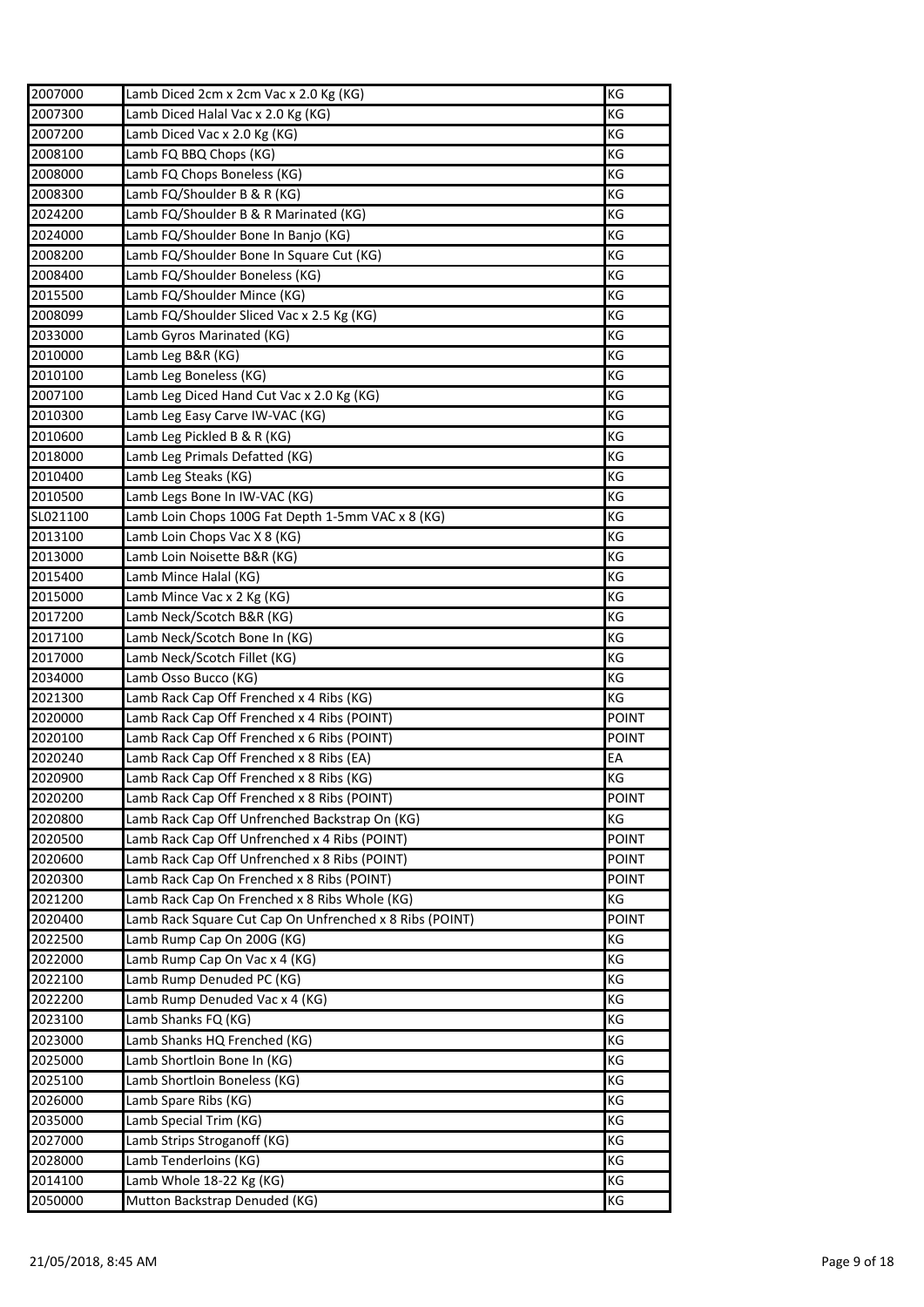| 2050100 | Mutton Diced Hand Cut (KG)                                | KG         |
|---------|-----------------------------------------------------------|------------|
| 2050200 | Mutton Legs B&R (KG)                                      | КG         |
| 2050300 | Mutton Tenderloin (KG)                                    | КG         |
| 2050400 | Mutton Trunk (KG)                                         | КG         |
|         |                                                           |            |
|         | Pork                                                      |            |
| Code    | Description                                               | <b>UOM</b> |
| 3073000 | Porchetta (KG)                                            | KG         |
| 3029000 | Pork Back Fat (KG)                                        | ΚG         |
| 3000800 | Pork Belly B & R Marinated (KG)                           | KG         |
| 3000100 | Pork Belly B & R Skin On (KG)                             | KG         |
| 3000000 | Pork Belly Bone In Skin On (KG)                           | ΚG         |
| 3001200 | Pork Belly Bone In Skin On Berkshire (KG)                 | КG         |
| 3000400 | Pork Belly Boneless Skin Off (KG)                         | КG         |
| 3001300 | Pork Belly Boneless Skin Off Berkshire (KG)               | ΚG         |
| 3000700 | Pork Belly Boneless Skin Off Thick Sliced 20-30G (KG)     | КG         |
| 3000200 | Pork Belly Boneless Skin On (KG)                          | КG         |
| 3000600 | Pork Belly Boneless Skin On Asian Cut 20-25cm wide (KG)   | ΚG         |
| 3000500 | Pork Belly Boneless Skin On Berkshire (KG)                | KG         |
| 3001000 | Pork Belly Boneless Skin On Cut 10mm Wide 5-6cm Long (KG) | ΚG         |
| 3000300 | Pork Belly Boneless Skin On M/Valley (KG)                 | ΚG         |
| 3001400 | Pork Belly Boneless Skin On Sliced 1.5cm Thick (KG)       | KG         |
| 3002000 | Pork Bones (KG)                                           | КG         |
| 3002300 | Pork Bones Brisket Kg (KG)                                | ΚG         |
| 3002200 | Pork Bones Lumbar Back (KG)                               | ΚG         |
| 3002400 | Pork Bones Scapular Kg (KG)                               | КG         |
| 3002100 | Pork Bones Valencia Frz Free Range (KG)                   | ΚG         |
| 3003000 | Pork Butterfly Steaks (KG)                                | KG         |
| 3004000 | Pork Cheek /Jowl Skin Off (KG)                            | ΚG         |
| 3004100 | Pork Cheek Defatted App 100G (KG)                         | КG         |
| 3006200 | Pork Chop Skin Off Cut 10mm Thick 5.5-6.5 Kg Fzn (KG)     | ΚG         |
| 3006100 | Pork Cutlet 340G Goulburn Valley F/Range (EA)             | EA         |
| SP010A  | Pork Cutlet PC 350G Murray Valley Vac x 2 (KG)            | ΚG         |
| 3006400 | Pork Cutlets Split Bone 1-1.5cm Thick Vac x 20 (KG)       | ΚG         |
| 3006000 | Pork Cutlets Vac x 4 (KG)                                 | ΚG         |
| 3007100 | Pork Diced 10 x 10mm Vac x 2.0 Kg (KG)                    | ΚG         |
| 3007200 | Pork Diced 20 x 20mm Vac x 2.0 Kg (KG)                    | ΚG         |
| 3007000 | Pork Diced Hand Cut Vac x 2.0 Kg (KG)                     | КG         |
| 3009000 | Pork Hocks 0.9-1.2 Kg (KG)                                | ΚG         |
| 3009100 | Pork Hocks Valencia Free Range 1.0-1.3 Kg (KG)            | КG         |
| 3030200 | Pork Jowl Berkshire (KG)                                  | ΚG         |
| 3030100 | Pork Jowl Skin On (KG)                                    | КG         |
| 3010000 | Pork Leg B & R 5-7 Kg (KG)                                | КG         |
| 3010400 | Pork Leg B&R Berkshire (KG)                               | КG         |
| 3010100 | Pork Leg Bone In Skin On (KG)                             | КG         |
| 3010200 | Pork Leg Boneless Skin On (KG)                            | ΚG         |
| 3012000 | Pork Loin B&R Skin Off Tied (KG)                          | КG         |
| 3012100 | Pork Loin B&R Skin On Tied (KG)                           | КG         |
| 3012600 | Pork Loin Boneless Skin Off 3.5-4Kg (KG)                  | КG         |
| 3012200 | Pork Loin Chops Skin On (KG)                              | KG         |
| 3012300 | Pork Loin Medallions Skin Off PC (KG)                     | КG         |
| 3012400 | Pork Loin Ribs 1.4-1.9 Kg (KG)                            | КG         |
| 3013000 | Pork Mince (KG)                                           | ΚG         |
| 3031000 | Pork Neck Collar Butt 1.5 Kg Valencia Free Range (KG)     | ΚG         |
| 3010300 | Pork Pickled Leg B/Rolled (KG)                            | КG         |
| 3035000 | Pork Porterhouse Bone In Skin On (KG)                     | КG         |
|         |                                                           |            |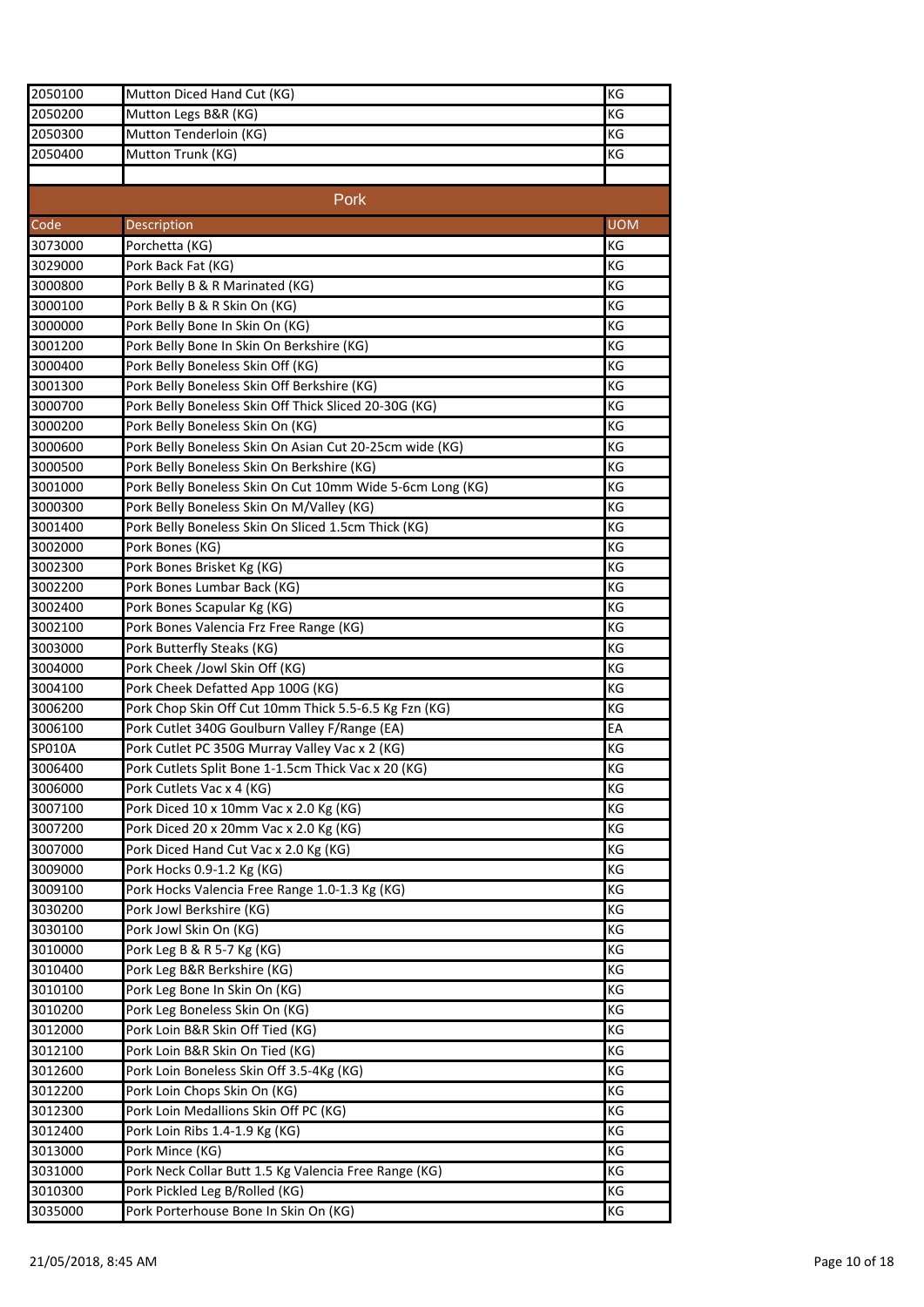| 3014400 | Pork Rack Skin On UnFrenched Berkshire (KG)                                            | ΚG         |
|---------|----------------------------------------------------------------------------------------|------------|
| 3014200 | Pork Rack Un-Frenched (KG)                                                             | KG         |
| 3014100 | Pork Racks Frenched Skin Off (KG)                                                      | KG         |
| 3014000 | Pork Racks Frenched Skin On (KG)                                                       | KG         |
| 3016000 | Pork Ribs American Split (KG)                                                          | ΚG         |
| 3016100 | Pork Ribs American Whole (KG)                                                          | ΚG         |
| 3017000 | Pork Schnitzel 120-150G Vac x 6 (KG)                                                   | KG         |
| 3017100 | Pork Schnitzel 200-300G VAC x 6 (KG)                                                   | KG         |
| 3018200 | Pork Scotch /Neck/ Pickled (KG)                                                        | KG         |
| 3018600 | Pork Scotch Berkshire (KG)                                                             | ΚG         |
| 3018300 | Pork Scotch/Neck B & R (KG)                                                            | ΚG         |
| 3018000 | Pork Scotch/Neck Boneless (KG)                                                         | ΚG         |
| 3018100 | Pork Scotch/Neck Boneless Skin Off (KG)                                                | KG         |
| 3018400 | Pork Scotch/Neck FML B/Less Half (KG)                                                  | KG         |
| 3036000 | Pork Shortloin Bone In Skin On Berkshire (KG)                                          | KG         |
| 3036100 | Pork Shortloin Boneless Skin Off Berkshire (KG)                                        | KG         |
| 3019300 | Pork Shoulder B & R Skin Off (KG)                                                      | KG         |
| 3019400 | Pork Shoulder B & R Skin On (KG)                                                       | ΚG         |
| 3019700 | Pork Shoulder Bone In Skin Off (KG)                                                    | KG         |
| 3019000 | Pork Shoulder Bone In Skin On (KG)                                                     | KG         |
| 3019200 | Pork Shoulder Boneless Skin Off (KG)                                                   | КG         |
| 3019100 | Pork Shoulder Boneless Skin On (KG)                                                    | KG         |
| 3019800 | Pork Shoulder Boneless Skin On Berkshire (KG)                                          | KG         |
| 3019600 | Pork Shoulder Boneless Skin On Tied (KG)                                               | КG         |
| 3034300 | Pork Shoulder Boneless Skinless Berkshire (KG)                                         | КG         |
| 3016400 | Pork Shoulder Riblets Raw (KG)                                                         | KG         |
| 3002500 | Pork Soft Bones Frozen 5Kg/Ctn (KG)                                                    | КG         |
| 3016200 | Pork Spare Ribs / Belly (KG)                                                           | КG         |
| 3020100 | Pork Striploin Boneless Skin On (KG)                                                   | KG         |
| 3020000 | Pork Striploin Skin Off (KG)                                                           | KG         |
| 3022000 | Pork Strips Stroganoff 2 Kg/Pkt (KG)                                                   | KG         |
| 3023000 | Pork Tenderloin (KG)                                                                   | KG         |
| 3023400 | Pork Tenderloin Berkshire (KG)                                                         | KG         |
| 3023300 | Pork Tenderloin Sliced 5mm Thick (KG)                                                  | КG         |
| 3024000 | Pork Topside (KG)                                                                      | KG         |
| 3024200 | Pork Topside Berkshire (KG)                                                            | KG         |
| 3024100 | Pork Topside Pickled (KG)                                                              | ΚG         |
| 3032000 | Pork Trim (KG)                                                                         | ΚG         |
| 3032100 | Pork Trim Berkshire (KG)                                                               | KG         |
| 3025000 | Pork Trotters (KG)                                                                     | KG         |
| 3025100 | Pork Trotters Berkshire (KG)                                                           | KG         |
| 3028000 | Suckling Pig Whole 6-9 Kg (EA)                                                         | EA         |
| 3028100 | Suckling Pig Whole 9-12 Kg (EA)                                                        | EA         |
|         |                                                                                        |            |
|         | Poultry                                                                                |            |
| Code    | Description                                                                            | <b>UOM</b> |
| 5008500 | Boiler Hens Organic 10/Ctn (EA)                                                        | EA         |
|         |                                                                                        |            |
| 5001000 | Chicken Bones 10 Kg/Ctn (KG)<br>Chicken Breast Butterflied Free Range Skin Off PC (KG) | КG         |
| 5002800 |                                                                                        | КG         |
| 5002001 | Chicken Breast Butterflied PC (KG)                                                     | KG         |
| 5002201 | Chicken Breast Fillet Skin Off PC (KG)                                                 | ΚG         |
| SC003   | Chicken Breast Fillet Skin Off Tenderloin On Vac x 5 (KG)                              | KG         |
| 5002000 | Chicken Breast Fillet Skin Off Vac x 10 (KG)                                           | KG         |
| 5002101 | Chicken Breast Fillet Skin On PC (KG)                                                  | KG         |
| 5002100 | Chicken Breast Fillet Skin On Vac x 10 (KG)                                            | ΚG         |
| 5002300 | Chicken Breast Free Range Skin Off 200-220G (KG)                                       | КG         |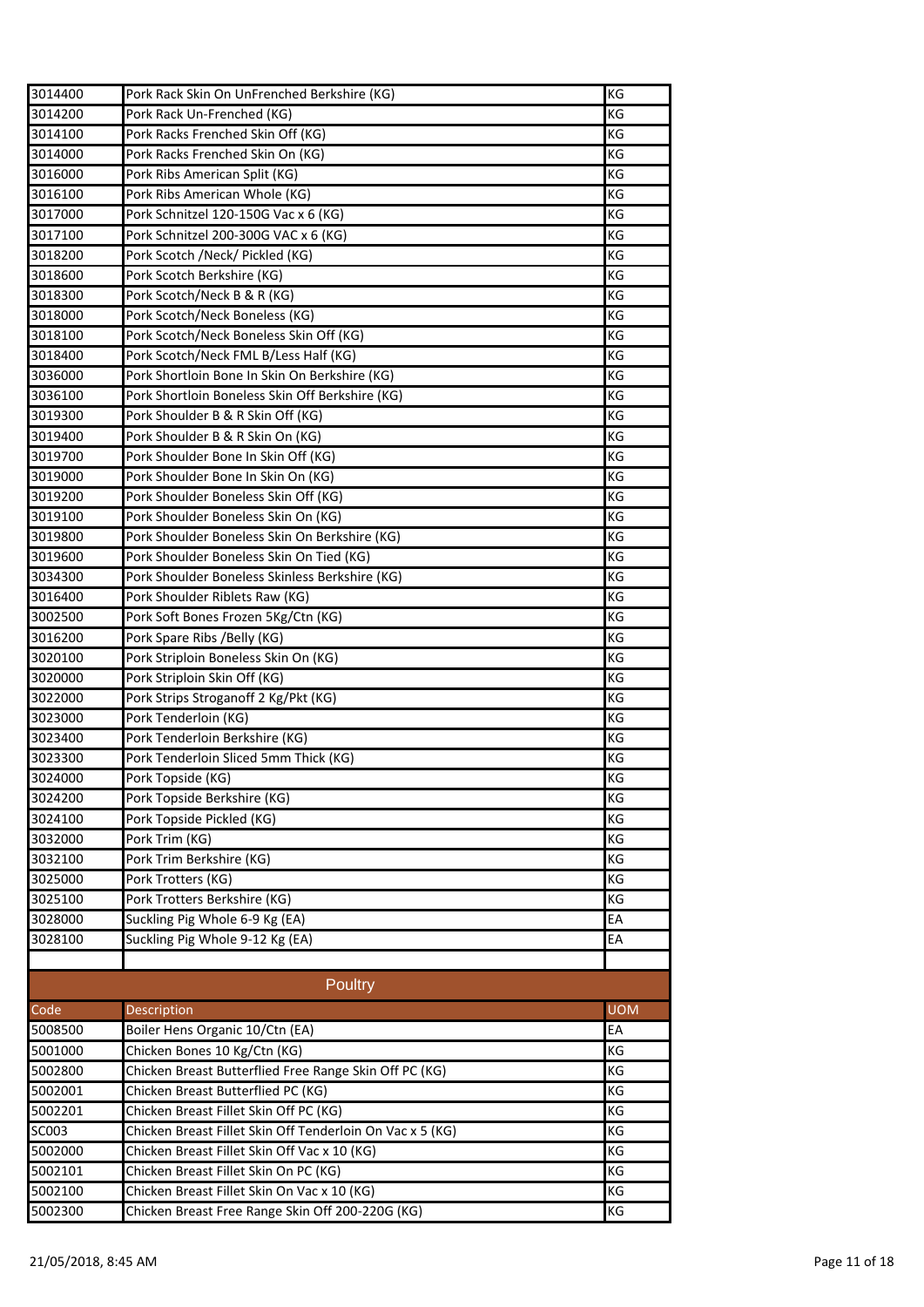| 5002400 | Chicken Breast Kiev Cut Corn Fed Skin On (KG)      | KG         |
|---------|----------------------------------------------------|------------|
| 5000100 | Chicken Breast Kiev Cut Wing Bone In Skin On (KG)  | КG         |
| 5007200 | Chicken Champagne Drumette Polished Bone (KG)      | KG         |
| 5005000 | Chicken Cutlets / Chops/ Skin Off (KG)             | KG         |
| 5005100 | Chicken Cutlets / Chops/ Skin On (KG)              | ΚG         |
| 5006000 | Chicken Diced Breast Vac x 2 Kg (KG)               | КG         |
| 5006300 | Chicken Diced Thigh 50x50mm Vac x 2 Kg (KG)        | КG         |
| 5006100 | Chicken Diced Thigh Vac x 2 Kg (KG)                | ΚG         |
| 5007000 | Chicken Drumettes 40 per Pack (KG)                 | KG         |
| 5007100 | Chicken Drumsticks 20 per Pack (KG)                | КG         |
| 5019500 | Chicken Feet (KG)                                  | ΚG         |
| 5000600 | Chicken Kiev Florentine (EA)                       | EA         |
| 5009100 | Chicken Maryland Bone In Skin Off (KG)             | KG         |
| 5009000 | Chicken Maryland Bone In Skin On Vac x 6 (KG)      | КG         |
| 5009200 | Chicken Maryland Fillet Skin Off (KG)              | KG         |
| 5009300 | Chicken Maryland Fillet Skin On Vac x 10 (KG)      | KG         |
| 5010000 | Chicken Mince Vac x 2 (KG)                         | КG         |
| 5008000 | Chicken Necks 2 Kg/Pkt Fzn (KG)                    | КG         |
| 5019700 | Chicken Oyster Boneless Skin Off (KG)              | КG         |
| 5011000 | Chicken Skin 2 Kg/Pkt (KG)                         | ΚG         |
| 5012000 | Chicken Spare Ribs 50 per Pack (KG)                | KG         |
| 5013000 | Chicken Strips Breast (KG)                         | KG         |
| 5013100 | Chicken Strips Thigh Vac x 2 Kg (KG)               | ΚG         |
| 5014000 | Chicken Tenderloin Vac x 2 Kg (KG)                 | KG         |
| 5015000 | Chicken Thigh Fillet Skin Off Vac x 10 (KG)        | КG         |
| 5015400 | Chicken Thigh Fillet Skin On Bare Bird (KG)        | ΚG         |
|         |                                                    | KG         |
| 5015300 | Chicken Thigh Fillet Skin On Royale (KG)           | KG         |
| 5015100 | Chicken Thigh Fillet Skin On Vac x 10 (KG)         |            |
| 5016400 | Chicken Whole Boneless Size 18 (KG)                | ΚG         |
| 5016000 | Chicken Whole Corn Fed Size 13 (KG)                | ΚG         |
| 5016100 | Chicken Whole Free Range (KG)                      | KG         |
| 5016700 | Chicken Whole Milawa Size 10 Free Range (EA)       | EA         |
| 5016200 | Chicken Whole Size 9-22 (KG)                       | KG         |
| 5017000 | Chicken Wingettes/Mid Wing 20 per Pack (KG)        | ΚG         |
| SC041   | Chicken Wings (KG)                                 | KG         |
| 5017100 | Chicken Wings 20 per Pack (KG)                     | КG         |
| 5016300 | Spring Chicken Size 9/10 Free Range 900G (KG)      | KG         |
| 5060500 | Turkey Breast Fillet (KG)                          | KG         |
| 5060600 | Turkey Breast Fillet Drum On/Kiev Cut (KG)         | ΚG         |
| 5060400 | Turkey Breast Rolled Plain Approx 2KG (KG)         | KG         |
| 5060100 | Turkey Buffet 6-7 Kg (KG)                          | KG         |
| 5062300 | Turkey Buffet FRZ 4-5.5KG (KG)                     | KG         |
| 5065000 | Turkey Drumstick 700-900G B/P/F 12KG/Pkt (KG)      | KG         |
| 5060300 | Turkey Half Breast Boneless Drum On (KG)           | KG         |
| 5064000 | Turkey Mince (KG)                                  | KG         |
| 5061000 | Turkey Tenderloin 3Kg Box (KG)                     | KG         |
| 5062100 | Turkey Whole 3.2-3.4 Kg Fzn (KG)                   | KG         |
| 5062000 | Turkey Whole 6-7 Kg (KG)                           | KG         |
| 5062200 | Turkey Whole FRZ 7-8KG (KG)                        | KG         |
|         |                                                    |            |
|         | Game                                               |            |
| Code    | Description                                        | <b>UOM</b> |
| 5021300 | Cooked Duck Breast Peking/Luv a Duck 2 Kg Pkt (KG) | ΚG         |
| 6015000 | Crocodile Tail Fillet (KG)                         | ΚG         |
| 5020000 | Duck Bones (KG)                                    | KG         |
| 5021000 | Duck Breast Fillet S/On 180G 10/Pkt (KG)           | KG         |
|         |                                                    |            |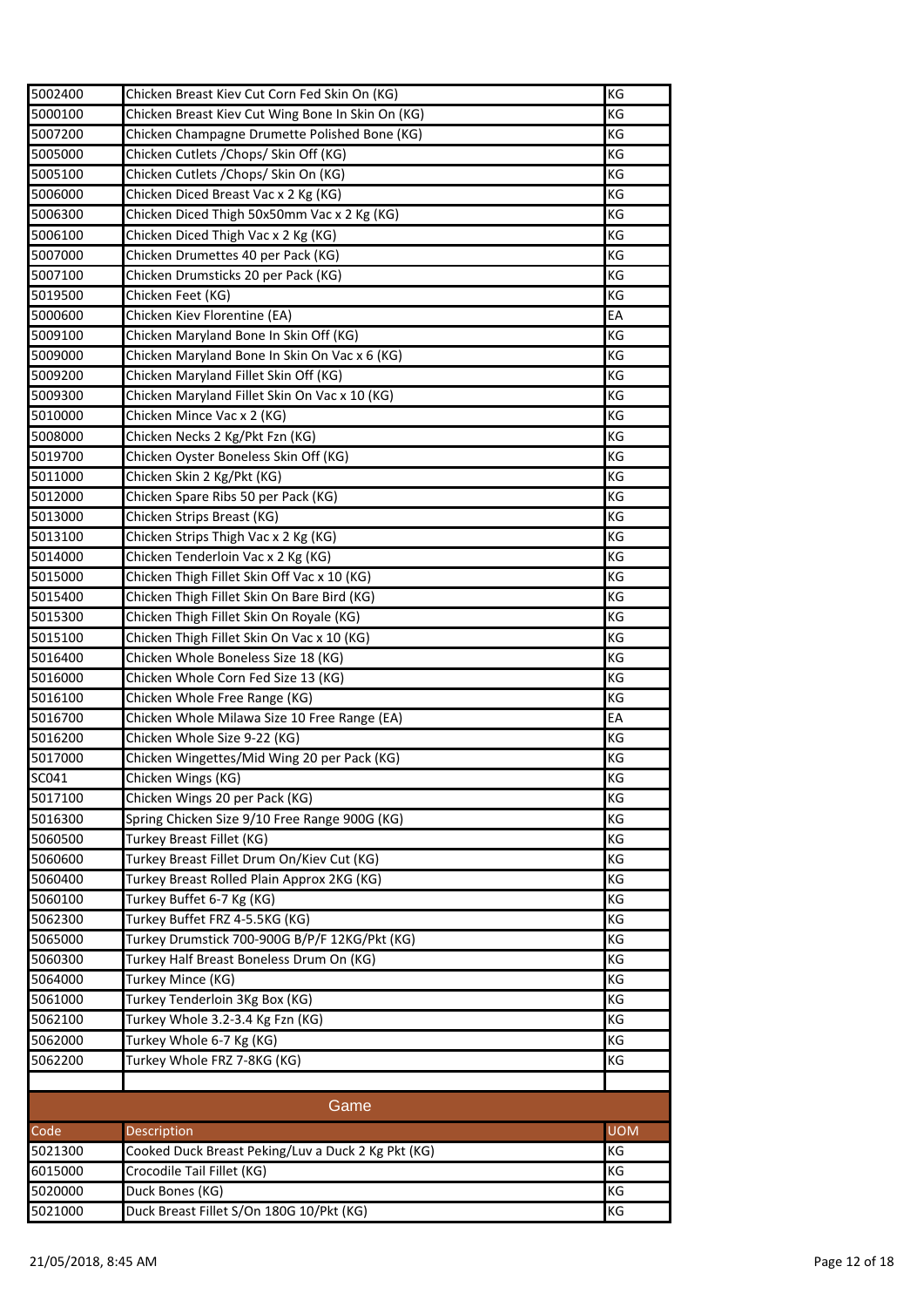| 5021100                  | Duck Breast Fillet S/On 220-250G 5/Pkt (KG)              | KG         |
|--------------------------|----------------------------------------------------------|------------|
| 5021200                  | Duck Breast Fillet S/On Milla's Farm (KG)                | KG         |
| 5021400                  | Duck Breast Fillet S/On White Pekin 220-260G 4/Pkt (KG)  | KG         |
| 5023000                  | Duck Eggs Doz (KG)                                       | KG         |
| 5024100                  | Duck Fat Rendered 2 Kg/Tub (TUB)                         | TUB        |
| 5025200                  | Duck Leg/Maryland Bone In S/On White Pekin (KG)          | KG         |
| 5030100                  | Duck Leg/Maryland Boneless S/On Free Range (KG)          | KG         |
| 5030000                  | Duck Leg/Maryland Whole Free Range (KG)                  | KG         |
| 5026000                  | Duck Liver 2 Kg/Pkt (KG)                                 | KG         |
| 5025000                  | Duck Maryland 220-250G 10/Pkt (KG)                       | KG         |
| 5025100                  | Duck Maryland Milla's Farm 10/Pkt (KG)                   | ΚG         |
| 5027000                  | Duck Mince Premium 2 Kg/Pkt (KG)                         | KG         |
| 5031000                  | Duck Necks Skin On (KG)                                  | KG         |
| 5033000                  | Duck Roulade 270-300G (EA)                               | EA         |
| 5032000                  | Duck Skin Frozen 1Kg/Pkt (KG)                            | ΚG         |
| 5029000                  | Duck Whole Corn Fed (KG)                                 | КG         |
| 5029100                  | Duck Whole Corn Fed Size 17-18 (EA)                      | EA         |
| 5028900                  | Duck Whole Large Luv-A-Duck (KG)                         | ΚG         |
| 6000300                  | Goat Casserole Bone In Cut Up (KG)                       | KG         |
| 6000100                  | Goat Diced Boneless Capretto (KG)                        | KG         |
| 6000000                  | Goat Whole Capretto 8-10 Kg (KG)                         | ΚG         |
| 6002000                  | Kangaroo Loin Fillet (KG)                                | KG         |
| 6002200                  | Kangaroo Loin Fillet Marinated (KG)                      | ΚG         |
| 6002100                  | Kangaroo Mince (KG)                                      | KG         |
| 6004000                  | Quail Breast Supremes (KG)                               | ΚG         |
| 6004100                  | Quail Eggs 24/Pkt (PKT)                                  | <b>PKT</b> |
| 6004200                  | Quail Jumbo Whole 6/Pkt (EA)                             | EA         |
| 6004300                  | Quail Large Boneless 6/Pkt (EA)                          | EA         |
| 6004400                  | Quail Large Butterflied 6/Pkt (EA)                       | EA         |
| 6006000                  | Rabbit Farmed (KG)                                       | ΚG         |
| 6006100                  | Rabbit Wild (EA)                                         | EA         |
| 6007000                  | Spatchcock Butterflied 5/Pkt (EA)                        | EA         |
| 6007100                  | Spatchcock Size 5 (EA)                                   | EA         |
| 6007200                  | Spatchcocks Raw 1/2's 230-300G Fzn (EA)                  | EA         |
| 6008000                  | Venison Leg Denver (KG)                                  | KG         |
| 6008100                  | Venison Mince (KG)                                       | КG         |
| 6008200                  | Venison Rack (KG)                                        | KG         |
| 6008300                  | Venison Striploin (KG)                                   | KG         |
| 6008400                  | Venison Tenderloin (KG)                                  | KG         |
| 6010000                  | Wild Boar (KG)                                           | KG         |
|                          |                                                          |            |
|                          | Processed                                                |            |
| $\overline{\text{Code}}$ | Description                                              | <b>UOM</b> |
| 7019000                  | Arancini Mozzarella and Pesto 30G Piece 11.7KG/Ctn (CTN) | <b>CTN</b> |
| 1047200                  | Beef Schnitzel Crumbed 150-200G (KG)                     | ΚG         |
| 1547000                  | Beef Schnitzel Crumbed 5* (KG)                           | ΚG         |
| 7114000                  | Burgers Angus 110G 82/Ctn 9 Kg/Ctn LPF (CTN)             | CTN        |
| 7153015                  | Burgers Angus 150G 60/Ctn 9 Kg/Ctn LPF (CTN)             | <b>CTN</b> |
| 7113000                  | Burgers Angus 150G 64/Ctn Fresh (CTN)                    | <b>CTN</b> |
| 7153020                  | Burgers Angus 200G 45/Ctn 9 Kg/Ctn LPF (CTN)             | <b>CTN</b> |
| 379500L0                 | Burgers Beef 100G 90/Ctn 9 Kg/Ctn LPF (CTN)              | <b>CTN</b> |
| 379470L0                 | Burgers Beef 150G 60/Ctn 9 Kg/Ctn LPF (CTN)              | <b>CTN</b> |
| 379460L0                 | Burgers Beef 280G 32/Ctn 9 Kg/Ctn LPF (CTN)              | <b>CTN</b> |
| 7053115                  | Burgers Crown 150G LPF 36/Ctn LPF (CTN)                  | <b>CTN</b> |
| 2053021                  | Burgers Lamb 200G 45/Ctn 9 Kg/Ctn LPF (CTN)              | <b>CTN</b> |
| 390850L0                 | Burgers Lamb 200G 45/Ctn 9 Kg/Ctn LPF (KG)               | KG         |
|                          |                                                          |            |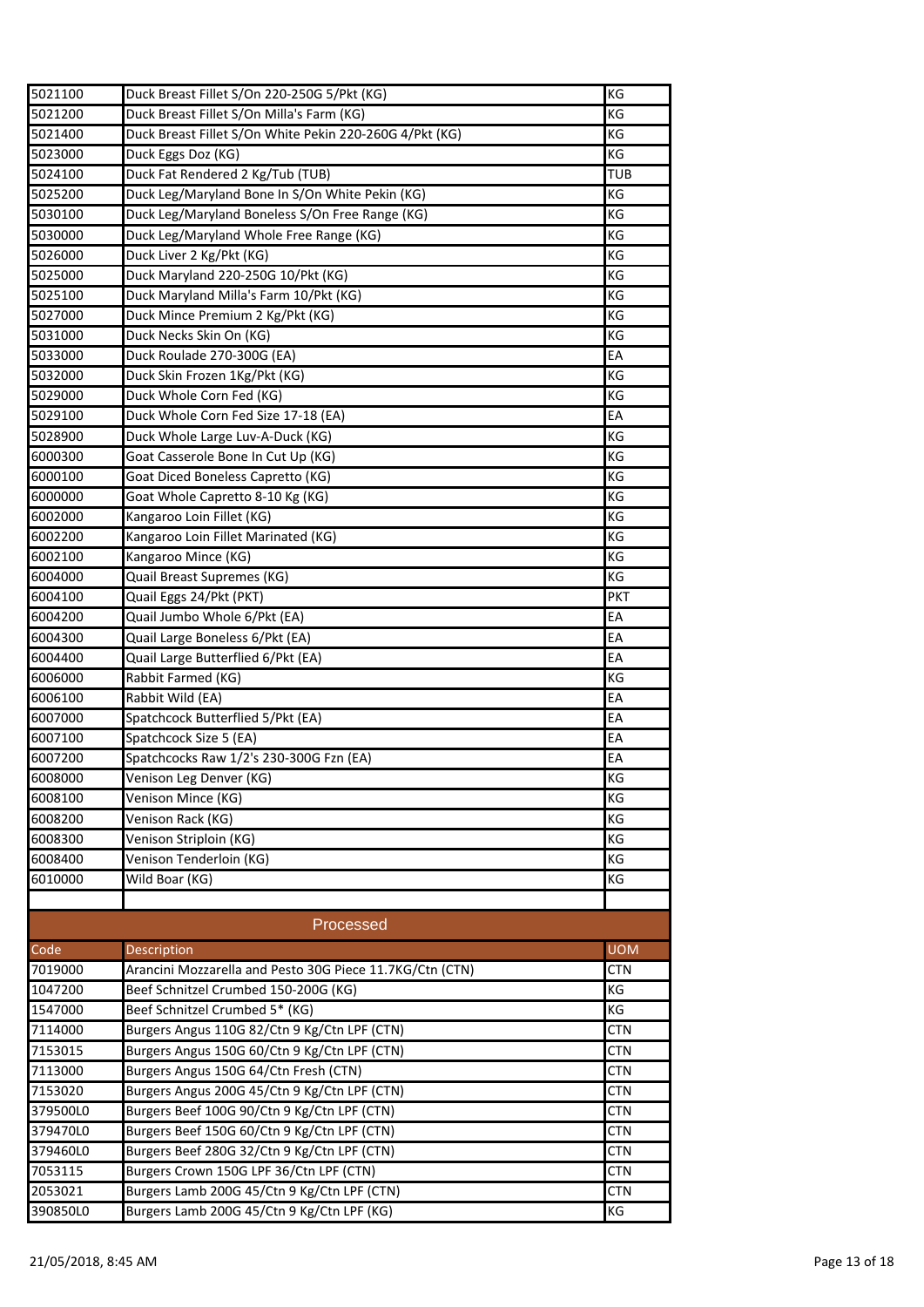| 7053200<br>Burgers Vegie 6/Pkt LPF (EA)<br>EA<br>EA<br>Burgers Wagyu 150G Fresh (EA)<br>Burgers Wagyu 200G 45/Ctn 9 Kg/Ctn LPF (CTN)<br><b>CTN</b><br>Burgers Wagyu 200G Mayura 45/Ctn 9 Kg/Ctn LPF (CTN)<br>CTN<br>SF001200W<br>Burgers Wagyu Beef 200G 40/Ctn (CTN)<br><b>CTN</b><br>5002200<br>Chicken Breast Fillet Smoked Skin On (KG)<br>ΚG<br>5000200<br>Chicken Breast Garlic Kiev 200G 20/Ctn (CTN)<br><b>CTN</b><br>Chicken Breast Garlic Kiev Large 270G 20/Ctn (CTN)<br><b>CTN</b><br>Chicken Breast Kiev Feta & Semi-Dried Tomato 20/Ctn LPF (CTN)<br>5000300<br>CTN<br>Chicken Breast Schnitzel Black Dot 250-280G 25/Ctn (CTN)<br>5047000<br>CTN<br>5047100<br>Chicken Breast Schnitzel Panko Crumb 280-300G 20/Ctn (CTN)<br><b>CTN</b><br>7016100<br>Chicken Breast Spinach, Mushroom and Swiss Cheese (CTN)<br><b>CTN</b><br>5051000<br>Chicken Burgers 100-120G 50/Ctn LPF (CTN)<br>CTN<br>5019900<br>Chicken Gyros Marinated (KG)<br>КG<br>Chicken Karaage Bites 5Kg/Ctn 84Ctn/Pallet (CTN)<br>5006900<br><b>CTN</b><br>Chicken Kiev Spinach & Pine Nuts LPF 20/Ctn (CTN)<br>CTN<br>5000400<br>7005800<br>Chicken Skewer 120g LPF 60/Ctn (CTN)<br><b>CTN</b><br>5015200<br>Chicken Thigh Crumbed Fillets Skin Off 100-120G (KG)<br>КG<br>7015000<br>Chorizo Mince (KG)<br>ΚG<br>Koo Chakalaka Hot & Spicy (EA)<br>EA<br>Lamb Cutlets Crumbed (EA)<br>EA<br>Lamb Kofte 40G 100/Ctn (CTN)<br><b>CTN</b><br>7010000<br>Mealie Samp Approx 1 Kg Pack (KG)<br>ΚG<br>7000000<br>КG<br>Meat Loaf Oven Ready 1.0 Kg (KG)<br>7008100<br>Meatballs Beef 35G/9Kg Ctn B/P/F (CTN)<br>CTN<br>Meatballs Beef Fresh 30-40G (KG)<br>7008000<br>ΚG<br>Party Pies Korma and Vegetable Curry 60G 12/Pkt (PKT)<br>7007000<br>PKT<br>7007100<br>Party Pies Thai Chicken Curry 12Pkt (PKT)<br>PKT<br>3005100<br>Pork Crackle Sea Salt 200G (PKT)<br><b>PKT</b><br>7009000<br>КG<br>Red Wine Jus 2Kg Tub (KG)<br>7001000<br>Rissoles Chicken 100G (KG)<br>ΚG<br>Rissoles Lamb 100G (KG)<br>ΚG<br>ΚG<br>Rissoles Sausage 100G (KG)<br>7001300<br>Rissoles/Squashed Burgers 20x100G/Tray 2Tray/Ctn (CTN)<br><b>CTN</b><br>1055600<br>Sausage Casings (NET)<br><b>NET</b><br>Sausage Chicken & Veal Blanched Chipolatas (KG)<br>КG<br>5018200<br>ΚG<br>1055500<br>Sausage Mince (KG)<br>1055000<br>Sausages BBQ Thick (KG)<br>КG<br>1055100<br>Sausages BBQ Thin (KG)<br>КG<br>Sausages Beef Chipolatas (KG)<br>КG<br>1055200<br>Sausages Beef Thick (KG)<br>ΚG<br>1055300<br>КG<br>Sausages Beef Thin (KG)<br>1055400<br>5018000<br>Sausages Chicken & Chive Thick /3 Days Notice (KG)<br>КG<br>5018100<br>Sausages Chicken & Chive Thin (KG)<br>ΚG<br>5052000<br>Sausages Chicken Chipolatas (KG)<br>КG<br>3026100<br>Sausages Continental Cocktail (KG)<br>ΚG<br>Sausages Continental Thick (KG)<br>КG<br>7012100<br>Sausages Continental Thin (KG)<br>ΚG<br>3026000<br>3026200<br>Sausages Cumberland Chipolatas 3 Days Notice (KG)<br>КG<br>Sausages Cumberland Thick 3 Days Notice (KG)<br>КG<br>3026300<br>7012000<br>Sausages Duck & Pistacchio/3 Days Notice/(KG)<br>ΚG<br>3080100<br>Sausages Kransky Chilli Cheese 3 Days Notice (KG)<br>ΚG<br>Sausages Lamb & Rosemary Thick 3 Days Notice (KG)<br>ΚG<br>2029000<br>Sausages Lamb & Rosemary Thin (KG)<br>ΚG<br>2029100<br>КG<br>2026500<br>Sausages Merguez Thick 3 Days Notice (KG) | 7853000  | Burgers Mini Angus Wagyu 50G 60/Ctn LPF (CTN) | <b>CTN</b> |
|--------------------------------------------------------------------------------------------------------------------------------------------------------------------------------------------------------------------------------------------------------------------------------------------------------------------------------------------------------------------------------------------------------------------------------------------------------------------------------------------------------------------------------------------------------------------------------------------------------------------------------------------------------------------------------------------------------------------------------------------------------------------------------------------------------------------------------------------------------------------------------------------------------------------------------------------------------------------------------------------------------------------------------------------------------------------------------------------------------------------------------------------------------------------------------------------------------------------------------------------------------------------------------------------------------------------------------------------------------------------------------------------------------------------------------------------------------------------------------------------------------------------------------------------------------------------------------------------------------------------------------------------------------------------------------------------------------------------------------------------------------------------------------------------------------------------------------------------------------------------------------------------------------------------------------------------------------------------------------------------------------------------------------------------------------------------------------------------------------------------------------------------------------------------------------------------------------------------------------------------------------------------------------------------------------------------------------------------------------------------------------------------------------------------------------------------------------------------------------------------------------------------------------------------------------------------------------------------------------------------------------------------------------------------------------------------------------------------------------------------------------------------------------------------------------------------------------------------------------------------------------------------------------------------------------------------------------------------------------------------------------------------------------------------------------------------------------------------------------------------------------------------------------------------------------------------------------------------------------------------------------------------------------------------------------------------------------------------|----------|-----------------------------------------------|------------|
|                                                                                                                                                                                                                                                                                                                                                                                                                                                                                                                                                                                                                                                                                                                                                                                                                                                                                                                                                                                                                                                                                                                                                                                                                                                                                                                                                                                                                                                                                                                                                                                                                                                                                                                                                                                                                                                                                                                                                                                                                                                                                                                                                                                                                                                                                                                                                                                                                                                                                                                                                                                                                                                                                                                                                                                                                                                                                                                                                                                                                                                                                                                                                                                                                                                                                                                                            |          |                                               |            |
|                                                                                                                                                                                                                                                                                                                                                                                                                                                                                                                                                                                                                                                                                                                                                                                                                                                                                                                                                                                                                                                                                                                                                                                                                                                                                                                                                                                                                                                                                                                                                                                                                                                                                                                                                                                                                                                                                                                                                                                                                                                                                                                                                                                                                                                                                                                                                                                                                                                                                                                                                                                                                                                                                                                                                                                                                                                                                                                                                                                                                                                                                                                                                                                                                                                                                                                                            | 7013100  |                                               |            |
|                                                                                                                                                                                                                                                                                                                                                                                                                                                                                                                                                                                                                                                                                                                                                                                                                                                                                                                                                                                                                                                                                                                                                                                                                                                                                                                                                                                                                                                                                                                                                                                                                                                                                                                                                                                                                                                                                                                                                                                                                                                                                                                                                                                                                                                                                                                                                                                                                                                                                                                                                                                                                                                                                                                                                                                                                                                                                                                                                                                                                                                                                                                                                                                                                                                                                                                                            | 379450L0 |                                               |            |
|                                                                                                                                                                                                                                                                                                                                                                                                                                                                                                                                                                                                                                                                                                                                                                                                                                                                                                                                                                                                                                                                                                                                                                                                                                                                                                                                                                                                                                                                                                                                                                                                                                                                                                                                                                                                                                                                                                                                                                                                                                                                                                                                                                                                                                                                                                                                                                                                                                                                                                                                                                                                                                                                                                                                                                                                                                                                                                                                                                                                                                                                                                                                                                                                                                                                                                                                            | 1853021  |                                               |            |
|                                                                                                                                                                                                                                                                                                                                                                                                                                                                                                                                                                                                                                                                                                                                                                                                                                                                                                                                                                                                                                                                                                                                                                                                                                                                                                                                                                                                                                                                                                                                                                                                                                                                                                                                                                                                                                                                                                                                                                                                                                                                                                                                                                                                                                                                                                                                                                                                                                                                                                                                                                                                                                                                                                                                                                                                                                                                                                                                                                                                                                                                                                                                                                                                                                                                                                                                            |          |                                               |            |
|                                                                                                                                                                                                                                                                                                                                                                                                                                                                                                                                                                                                                                                                                                                                                                                                                                                                                                                                                                                                                                                                                                                                                                                                                                                                                                                                                                                                                                                                                                                                                                                                                                                                                                                                                                                                                                                                                                                                                                                                                                                                                                                                                                                                                                                                                                                                                                                                                                                                                                                                                                                                                                                                                                                                                                                                                                                                                                                                                                                                                                                                                                                                                                                                                                                                                                                                            |          |                                               |            |
|                                                                                                                                                                                                                                                                                                                                                                                                                                                                                                                                                                                                                                                                                                                                                                                                                                                                                                                                                                                                                                                                                                                                                                                                                                                                                                                                                                                                                                                                                                                                                                                                                                                                                                                                                                                                                                                                                                                                                                                                                                                                                                                                                                                                                                                                                                                                                                                                                                                                                                                                                                                                                                                                                                                                                                                                                                                                                                                                                                                                                                                                                                                                                                                                                                                                                                                                            |          |                                               |            |
|                                                                                                                                                                                                                                                                                                                                                                                                                                                                                                                                                                                                                                                                                                                                                                                                                                                                                                                                                                                                                                                                                                                                                                                                                                                                                                                                                                                                                                                                                                                                                                                                                                                                                                                                                                                                                                                                                                                                                                                                                                                                                                                                                                                                                                                                                                                                                                                                                                                                                                                                                                                                                                                                                                                                                                                                                                                                                                                                                                                                                                                                                                                                                                                                                                                                                                                                            | 5000000  |                                               |            |
|                                                                                                                                                                                                                                                                                                                                                                                                                                                                                                                                                                                                                                                                                                                                                                                                                                                                                                                                                                                                                                                                                                                                                                                                                                                                                                                                                                                                                                                                                                                                                                                                                                                                                                                                                                                                                                                                                                                                                                                                                                                                                                                                                                                                                                                                                                                                                                                                                                                                                                                                                                                                                                                                                                                                                                                                                                                                                                                                                                                                                                                                                                                                                                                                                                                                                                                                            |          |                                               |            |
|                                                                                                                                                                                                                                                                                                                                                                                                                                                                                                                                                                                                                                                                                                                                                                                                                                                                                                                                                                                                                                                                                                                                                                                                                                                                                                                                                                                                                                                                                                                                                                                                                                                                                                                                                                                                                                                                                                                                                                                                                                                                                                                                                                                                                                                                                                                                                                                                                                                                                                                                                                                                                                                                                                                                                                                                                                                                                                                                                                                                                                                                                                                                                                                                                                                                                                                                            |          |                                               |            |
|                                                                                                                                                                                                                                                                                                                                                                                                                                                                                                                                                                                                                                                                                                                                                                                                                                                                                                                                                                                                                                                                                                                                                                                                                                                                                                                                                                                                                                                                                                                                                                                                                                                                                                                                                                                                                                                                                                                                                                                                                                                                                                                                                                                                                                                                                                                                                                                                                                                                                                                                                                                                                                                                                                                                                                                                                                                                                                                                                                                                                                                                                                                                                                                                                                                                                                                                            |          |                                               |            |
|                                                                                                                                                                                                                                                                                                                                                                                                                                                                                                                                                                                                                                                                                                                                                                                                                                                                                                                                                                                                                                                                                                                                                                                                                                                                                                                                                                                                                                                                                                                                                                                                                                                                                                                                                                                                                                                                                                                                                                                                                                                                                                                                                                                                                                                                                                                                                                                                                                                                                                                                                                                                                                                                                                                                                                                                                                                                                                                                                                                                                                                                                                                                                                                                                                                                                                                                            |          |                                               |            |
|                                                                                                                                                                                                                                                                                                                                                                                                                                                                                                                                                                                                                                                                                                                                                                                                                                                                                                                                                                                                                                                                                                                                                                                                                                                                                                                                                                                                                                                                                                                                                                                                                                                                                                                                                                                                                                                                                                                                                                                                                                                                                                                                                                                                                                                                                                                                                                                                                                                                                                                                                                                                                                                                                                                                                                                                                                                                                                                                                                                                                                                                                                                                                                                                                                                                                                                                            |          |                                               |            |
|                                                                                                                                                                                                                                                                                                                                                                                                                                                                                                                                                                                                                                                                                                                                                                                                                                                                                                                                                                                                                                                                                                                                                                                                                                                                                                                                                                                                                                                                                                                                                                                                                                                                                                                                                                                                                                                                                                                                                                                                                                                                                                                                                                                                                                                                                                                                                                                                                                                                                                                                                                                                                                                                                                                                                                                                                                                                                                                                                                                                                                                                                                                                                                                                                                                                                                                                            |          |                                               |            |
|                                                                                                                                                                                                                                                                                                                                                                                                                                                                                                                                                                                                                                                                                                                                                                                                                                                                                                                                                                                                                                                                                                                                                                                                                                                                                                                                                                                                                                                                                                                                                                                                                                                                                                                                                                                                                                                                                                                                                                                                                                                                                                                                                                                                                                                                                                                                                                                                                                                                                                                                                                                                                                                                                                                                                                                                                                                                                                                                                                                                                                                                                                                                                                                                                                                                                                                                            |          |                                               |            |
|                                                                                                                                                                                                                                                                                                                                                                                                                                                                                                                                                                                                                                                                                                                                                                                                                                                                                                                                                                                                                                                                                                                                                                                                                                                                                                                                                                                                                                                                                                                                                                                                                                                                                                                                                                                                                                                                                                                                                                                                                                                                                                                                                                                                                                                                                                                                                                                                                                                                                                                                                                                                                                                                                                                                                                                                                                                                                                                                                                                                                                                                                                                                                                                                                                                                                                                                            |          |                                               |            |
|                                                                                                                                                                                                                                                                                                                                                                                                                                                                                                                                                                                                                                                                                                                                                                                                                                                                                                                                                                                                                                                                                                                                                                                                                                                                                                                                                                                                                                                                                                                                                                                                                                                                                                                                                                                                                                                                                                                                                                                                                                                                                                                                                                                                                                                                                                                                                                                                                                                                                                                                                                                                                                                                                                                                                                                                                                                                                                                                                                                                                                                                                                                                                                                                                                                                                                                                            |          |                                               |            |
|                                                                                                                                                                                                                                                                                                                                                                                                                                                                                                                                                                                                                                                                                                                                                                                                                                                                                                                                                                                                                                                                                                                                                                                                                                                                                                                                                                                                                                                                                                                                                                                                                                                                                                                                                                                                                                                                                                                                                                                                                                                                                                                                                                                                                                                                                                                                                                                                                                                                                                                                                                                                                                                                                                                                                                                                                                                                                                                                                                                                                                                                                                                                                                                                                                                                                                                                            |          |                                               |            |
|                                                                                                                                                                                                                                                                                                                                                                                                                                                                                                                                                                                                                                                                                                                                                                                                                                                                                                                                                                                                                                                                                                                                                                                                                                                                                                                                                                                                                                                                                                                                                                                                                                                                                                                                                                                                                                                                                                                                                                                                                                                                                                                                                                                                                                                                                                                                                                                                                                                                                                                                                                                                                                                                                                                                                                                                                                                                                                                                                                                                                                                                                                                                                                                                                                                                                                                                            |          |                                               |            |
|                                                                                                                                                                                                                                                                                                                                                                                                                                                                                                                                                                                                                                                                                                                                                                                                                                                                                                                                                                                                                                                                                                                                                                                                                                                                                                                                                                                                                                                                                                                                                                                                                                                                                                                                                                                                                                                                                                                                                                                                                                                                                                                                                                                                                                                                                                                                                                                                                                                                                                                                                                                                                                                                                                                                                                                                                                                                                                                                                                                                                                                                                                                                                                                                                                                                                                                                            | 7011000  |                                               |            |
|                                                                                                                                                                                                                                                                                                                                                                                                                                                                                                                                                                                                                                                                                                                                                                                                                                                                                                                                                                                                                                                                                                                                                                                                                                                                                                                                                                                                                                                                                                                                                                                                                                                                                                                                                                                                                                                                                                                                                                                                                                                                                                                                                                                                                                                                                                                                                                                                                                                                                                                                                                                                                                                                                                                                                                                                                                                                                                                                                                                                                                                                                                                                                                                                                                                                                                                                            | 2005200  |                                               |            |
|                                                                                                                                                                                                                                                                                                                                                                                                                                                                                                                                                                                                                                                                                                                                                                                                                                                                                                                                                                                                                                                                                                                                                                                                                                                                                                                                                                                                                                                                                                                                                                                                                                                                                                                                                                                                                                                                                                                                                                                                                                                                                                                                                                                                                                                                                                                                                                                                                                                                                                                                                                                                                                                                                                                                                                                                                                                                                                                                                                                                                                                                                                                                                                                                                                                                                                                                            | 2030000  |                                               |            |
|                                                                                                                                                                                                                                                                                                                                                                                                                                                                                                                                                                                                                                                                                                                                                                                                                                                                                                                                                                                                                                                                                                                                                                                                                                                                                                                                                                                                                                                                                                                                                                                                                                                                                                                                                                                                                                                                                                                                                                                                                                                                                                                                                                                                                                                                                                                                                                                                                                                                                                                                                                                                                                                                                                                                                                                                                                                                                                                                                                                                                                                                                                                                                                                                                                                                                                                                            |          |                                               |            |
|                                                                                                                                                                                                                                                                                                                                                                                                                                                                                                                                                                                                                                                                                                                                                                                                                                                                                                                                                                                                                                                                                                                                                                                                                                                                                                                                                                                                                                                                                                                                                                                                                                                                                                                                                                                                                                                                                                                                                                                                                                                                                                                                                                                                                                                                                                                                                                                                                                                                                                                                                                                                                                                                                                                                                                                                                                                                                                                                                                                                                                                                                                                                                                                                                                                                                                                                            |          |                                               |            |
|                                                                                                                                                                                                                                                                                                                                                                                                                                                                                                                                                                                                                                                                                                                                                                                                                                                                                                                                                                                                                                                                                                                                                                                                                                                                                                                                                                                                                                                                                                                                                                                                                                                                                                                                                                                                                                                                                                                                                                                                                                                                                                                                                                                                                                                                                                                                                                                                                                                                                                                                                                                                                                                                                                                                                                                                                                                                                                                                                                                                                                                                                                                                                                                                                                                                                                                                            |          |                                               |            |
|                                                                                                                                                                                                                                                                                                                                                                                                                                                                                                                                                                                                                                                                                                                                                                                                                                                                                                                                                                                                                                                                                                                                                                                                                                                                                                                                                                                                                                                                                                                                                                                                                                                                                                                                                                                                                                                                                                                                                                                                                                                                                                                                                                                                                                                                                                                                                                                                                                                                                                                                                                                                                                                                                                                                                                                                                                                                                                                                                                                                                                                                                                                                                                                                                                                                                                                                            |          |                                               |            |
|                                                                                                                                                                                                                                                                                                                                                                                                                                                                                                                                                                                                                                                                                                                                                                                                                                                                                                                                                                                                                                                                                                                                                                                                                                                                                                                                                                                                                                                                                                                                                                                                                                                                                                                                                                                                                                                                                                                                                                                                                                                                                                                                                                                                                                                                                                                                                                                                                                                                                                                                                                                                                                                                                                                                                                                                                                                                                                                                                                                                                                                                                                                                                                                                                                                                                                                                            |          |                                               |            |
|                                                                                                                                                                                                                                                                                                                                                                                                                                                                                                                                                                                                                                                                                                                                                                                                                                                                                                                                                                                                                                                                                                                                                                                                                                                                                                                                                                                                                                                                                                                                                                                                                                                                                                                                                                                                                                                                                                                                                                                                                                                                                                                                                                                                                                                                                                                                                                                                                                                                                                                                                                                                                                                                                                                                                                                                                                                                                                                                                                                                                                                                                                                                                                                                                                                                                                                                            |          |                                               |            |
|                                                                                                                                                                                                                                                                                                                                                                                                                                                                                                                                                                                                                                                                                                                                                                                                                                                                                                                                                                                                                                                                                                                                                                                                                                                                                                                                                                                                                                                                                                                                                                                                                                                                                                                                                                                                                                                                                                                                                                                                                                                                                                                                                                                                                                                                                                                                                                                                                                                                                                                                                                                                                                                                                                                                                                                                                                                                                                                                                                                                                                                                                                                                                                                                                                                                                                                                            |          |                                               |            |
|                                                                                                                                                                                                                                                                                                                                                                                                                                                                                                                                                                                                                                                                                                                                                                                                                                                                                                                                                                                                                                                                                                                                                                                                                                                                                                                                                                                                                                                                                                                                                                                                                                                                                                                                                                                                                                                                                                                                                                                                                                                                                                                                                                                                                                                                                                                                                                                                                                                                                                                                                                                                                                                                                                                                                                                                                                                                                                                                                                                                                                                                                                                                                                                                                                                                                                                                            |          |                                               |            |
|                                                                                                                                                                                                                                                                                                                                                                                                                                                                                                                                                                                                                                                                                                                                                                                                                                                                                                                                                                                                                                                                                                                                                                                                                                                                                                                                                                                                                                                                                                                                                                                                                                                                                                                                                                                                                                                                                                                                                                                                                                                                                                                                                                                                                                                                                                                                                                                                                                                                                                                                                                                                                                                                                                                                                                                                                                                                                                                                                                                                                                                                                                                                                                                                                                                                                                                                            |          |                                               |            |
|                                                                                                                                                                                                                                                                                                                                                                                                                                                                                                                                                                                                                                                                                                                                                                                                                                                                                                                                                                                                                                                                                                                                                                                                                                                                                                                                                                                                                                                                                                                                                                                                                                                                                                                                                                                                                                                                                                                                                                                                                                                                                                                                                                                                                                                                                                                                                                                                                                                                                                                                                                                                                                                                                                                                                                                                                                                                                                                                                                                                                                                                                                                                                                                                                                                                                                                                            | 7001200  |                                               |            |
|                                                                                                                                                                                                                                                                                                                                                                                                                                                                                                                                                                                                                                                                                                                                                                                                                                                                                                                                                                                                                                                                                                                                                                                                                                                                                                                                                                                                                                                                                                                                                                                                                                                                                                                                                                                                                                                                                                                                                                                                                                                                                                                                                                                                                                                                                                                                                                                                                                                                                                                                                                                                                                                                                                                                                                                                                                                                                                                                                                                                                                                                                                                                                                                                                                                                                                                                            | 7001100  |                                               |            |
|                                                                                                                                                                                                                                                                                                                                                                                                                                                                                                                                                                                                                                                                                                                                                                                                                                                                                                                                                                                                                                                                                                                                                                                                                                                                                                                                                                                                                                                                                                                                                                                                                                                                                                                                                                                                                                                                                                                                                                                                                                                                                                                                                                                                                                                                                                                                                                                                                                                                                                                                                                                                                                                                                                                                                                                                                                                                                                                                                                                                                                                                                                                                                                                                                                                                                                                                            |          |                                               |            |
|                                                                                                                                                                                                                                                                                                                                                                                                                                                                                                                                                                                                                                                                                                                                                                                                                                                                                                                                                                                                                                                                                                                                                                                                                                                                                                                                                                                                                                                                                                                                                                                                                                                                                                                                                                                                                                                                                                                                                                                                                                                                                                                                                                                                                                                                                                                                                                                                                                                                                                                                                                                                                                                                                                                                                                                                                                                                                                                                                                                                                                                                                                                                                                                                                                                                                                                                            |          |                                               |            |
|                                                                                                                                                                                                                                                                                                                                                                                                                                                                                                                                                                                                                                                                                                                                                                                                                                                                                                                                                                                                                                                                                                                                                                                                                                                                                                                                                                                                                                                                                                                                                                                                                                                                                                                                                                                                                                                                                                                                                                                                                                                                                                                                                                                                                                                                                                                                                                                                                                                                                                                                                                                                                                                                                                                                                                                                                                                                                                                                                                                                                                                                                                                                                                                                                                                                                                                                            |          |                                               |            |
|                                                                                                                                                                                                                                                                                                                                                                                                                                                                                                                                                                                                                                                                                                                                                                                                                                                                                                                                                                                                                                                                                                                                                                                                                                                                                                                                                                                                                                                                                                                                                                                                                                                                                                                                                                                                                                                                                                                                                                                                                                                                                                                                                                                                                                                                                                                                                                                                                                                                                                                                                                                                                                                                                                                                                                                                                                                                                                                                                                                                                                                                                                                                                                                                                                                                                                                                            |          |                                               |            |
|                                                                                                                                                                                                                                                                                                                                                                                                                                                                                                                                                                                                                                                                                                                                                                                                                                                                                                                                                                                                                                                                                                                                                                                                                                                                                                                                                                                                                                                                                                                                                                                                                                                                                                                                                                                                                                                                                                                                                                                                                                                                                                                                                                                                                                                                                                                                                                                                                                                                                                                                                                                                                                                                                                                                                                                                                                                                                                                                                                                                                                                                                                                                                                                                                                                                                                                                            |          |                                               |            |
|                                                                                                                                                                                                                                                                                                                                                                                                                                                                                                                                                                                                                                                                                                                                                                                                                                                                                                                                                                                                                                                                                                                                                                                                                                                                                                                                                                                                                                                                                                                                                                                                                                                                                                                                                                                                                                                                                                                                                                                                                                                                                                                                                                                                                                                                                                                                                                                                                                                                                                                                                                                                                                                                                                                                                                                                                                                                                                                                                                                                                                                                                                                                                                                                                                                                                                                                            |          |                                               |            |
|                                                                                                                                                                                                                                                                                                                                                                                                                                                                                                                                                                                                                                                                                                                                                                                                                                                                                                                                                                                                                                                                                                                                                                                                                                                                                                                                                                                                                                                                                                                                                                                                                                                                                                                                                                                                                                                                                                                                                                                                                                                                                                                                                                                                                                                                                                                                                                                                                                                                                                                                                                                                                                                                                                                                                                                                                                                                                                                                                                                                                                                                                                                                                                                                                                                                                                                                            |          |                                               |            |
|                                                                                                                                                                                                                                                                                                                                                                                                                                                                                                                                                                                                                                                                                                                                                                                                                                                                                                                                                                                                                                                                                                                                                                                                                                                                                                                                                                                                                                                                                                                                                                                                                                                                                                                                                                                                                                                                                                                                                                                                                                                                                                                                                                                                                                                                                                                                                                                                                                                                                                                                                                                                                                                                                                                                                                                                                                                                                                                                                                                                                                                                                                                                                                                                                                                                                                                                            |          |                                               |            |
|                                                                                                                                                                                                                                                                                                                                                                                                                                                                                                                                                                                                                                                                                                                                                                                                                                                                                                                                                                                                                                                                                                                                                                                                                                                                                                                                                                                                                                                                                                                                                                                                                                                                                                                                                                                                                                                                                                                                                                                                                                                                                                                                                                                                                                                                                                                                                                                                                                                                                                                                                                                                                                                                                                                                                                                                                                                                                                                                                                                                                                                                                                                                                                                                                                                                                                                                            |          |                                               |            |
|                                                                                                                                                                                                                                                                                                                                                                                                                                                                                                                                                                                                                                                                                                                                                                                                                                                                                                                                                                                                                                                                                                                                                                                                                                                                                                                                                                                                                                                                                                                                                                                                                                                                                                                                                                                                                                                                                                                                                                                                                                                                                                                                                                                                                                                                                                                                                                                                                                                                                                                                                                                                                                                                                                                                                                                                                                                                                                                                                                                                                                                                                                                                                                                                                                                                                                                                            |          |                                               |            |
|                                                                                                                                                                                                                                                                                                                                                                                                                                                                                                                                                                                                                                                                                                                                                                                                                                                                                                                                                                                                                                                                                                                                                                                                                                                                                                                                                                                                                                                                                                                                                                                                                                                                                                                                                                                                                                                                                                                                                                                                                                                                                                                                                                                                                                                                                                                                                                                                                                                                                                                                                                                                                                                                                                                                                                                                                                                                                                                                                                                                                                                                                                                                                                                                                                                                                                                                            |          |                                               |            |
|                                                                                                                                                                                                                                                                                                                                                                                                                                                                                                                                                                                                                                                                                                                                                                                                                                                                                                                                                                                                                                                                                                                                                                                                                                                                                                                                                                                                                                                                                                                                                                                                                                                                                                                                                                                                                                                                                                                                                                                                                                                                                                                                                                                                                                                                                                                                                                                                                                                                                                                                                                                                                                                                                                                                                                                                                                                                                                                                                                                                                                                                                                                                                                                                                                                                                                                                            |          |                                               |            |
|                                                                                                                                                                                                                                                                                                                                                                                                                                                                                                                                                                                                                                                                                                                                                                                                                                                                                                                                                                                                                                                                                                                                                                                                                                                                                                                                                                                                                                                                                                                                                                                                                                                                                                                                                                                                                                                                                                                                                                                                                                                                                                                                                                                                                                                                                                                                                                                                                                                                                                                                                                                                                                                                                                                                                                                                                                                                                                                                                                                                                                                                                                                                                                                                                                                                                                                                            |          |                                               |            |
|                                                                                                                                                                                                                                                                                                                                                                                                                                                                                                                                                                                                                                                                                                                                                                                                                                                                                                                                                                                                                                                                                                                                                                                                                                                                                                                                                                                                                                                                                                                                                                                                                                                                                                                                                                                                                                                                                                                                                                                                                                                                                                                                                                                                                                                                                                                                                                                                                                                                                                                                                                                                                                                                                                                                                                                                                                                                                                                                                                                                                                                                                                                                                                                                                                                                                                                                            |          |                                               |            |
|                                                                                                                                                                                                                                                                                                                                                                                                                                                                                                                                                                                                                                                                                                                                                                                                                                                                                                                                                                                                                                                                                                                                                                                                                                                                                                                                                                                                                                                                                                                                                                                                                                                                                                                                                                                                                                                                                                                                                                                                                                                                                                                                                                                                                                                                                                                                                                                                                                                                                                                                                                                                                                                                                                                                                                                                                                                                                                                                                                                                                                                                                                                                                                                                                                                                                                                                            |          |                                               |            |
|                                                                                                                                                                                                                                                                                                                                                                                                                                                                                                                                                                                                                                                                                                                                                                                                                                                                                                                                                                                                                                                                                                                                                                                                                                                                                                                                                                                                                                                                                                                                                                                                                                                                                                                                                                                                                                                                                                                                                                                                                                                                                                                                                                                                                                                                                                                                                                                                                                                                                                                                                                                                                                                                                                                                                                                                                                                                                                                                                                                                                                                                                                                                                                                                                                                                                                                                            |          |                                               |            |
|                                                                                                                                                                                                                                                                                                                                                                                                                                                                                                                                                                                                                                                                                                                                                                                                                                                                                                                                                                                                                                                                                                                                                                                                                                                                                                                                                                                                                                                                                                                                                                                                                                                                                                                                                                                                                                                                                                                                                                                                                                                                                                                                                                                                                                                                                                                                                                                                                                                                                                                                                                                                                                                                                                                                                                                                                                                                                                                                                                                                                                                                                                                                                                                                                                                                                                                                            |          |                                               |            |
|                                                                                                                                                                                                                                                                                                                                                                                                                                                                                                                                                                                                                                                                                                                                                                                                                                                                                                                                                                                                                                                                                                                                                                                                                                                                                                                                                                                                                                                                                                                                                                                                                                                                                                                                                                                                                                                                                                                                                                                                                                                                                                                                                                                                                                                                                                                                                                                                                                                                                                                                                                                                                                                                                                                                                                                                                                                                                                                                                                                                                                                                                                                                                                                                                                                                                                                                            |          |                                               |            |
|                                                                                                                                                                                                                                                                                                                                                                                                                                                                                                                                                                                                                                                                                                                                                                                                                                                                                                                                                                                                                                                                                                                                                                                                                                                                                                                                                                                                                                                                                                                                                                                                                                                                                                                                                                                                                                                                                                                                                                                                                                                                                                                                                                                                                                                                                                                                                                                                                                                                                                                                                                                                                                                                                                                                                                                                                                                                                                                                                                                                                                                                                                                                                                                                                                                                                                                                            |          |                                               |            |
|                                                                                                                                                                                                                                                                                                                                                                                                                                                                                                                                                                                                                                                                                                                                                                                                                                                                                                                                                                                                                                                                                                                                                                                                                                                                                                                                                                                                                                                                                                                                                                                                                                                                                                                                                                                                                                                                                                                                                                                                                                                                                                                                                                                                                                                                                                                                                                                                                                                                                                                                                                                                                                                                                                                                                                                                                                                                                                                                                                                                                                                                                                                                                                                                                                                                                                                                            |          |                                               |            |
|                                                                                                                                                                                                                                                                                                                                                                                                                                                                                                                                                                                                                                                                                                                                                                                                                                                                                                                                                                                                                                                                                                                                                                                                                                                                                                                                                                                                                                                                                                                                                                                                                                                                                                                                                                                                                                                                                                                                                                                                                                                                                                                                                                                                                                                                                                                                                                                                                                                                                                                                                                                                                                                                                                                                                                                                                                                                                                                                                                                                                                                                                                                                                                                                                                                                                                                                            |          |                                               |            |
|                                                                                                                                                                                                                                                                                                                                                                                                                                                                                                                                                                                                                                                                                                                                                                                                                                                                                                                                                                                                                                                                                                                                                                                                                                                                                                                                                                                                                                                                                                                                                                                                                                                                                                                                                                                                                                                                                                                                                                                                                                                                                                                                                                                                                                                                                                                                                                                                                                                                                                                                                                                                                                                                                                                                                                                                                                                                                                                                                                                                                                                                                                                                                                                                                                                                                                                                            |          |                                               |            |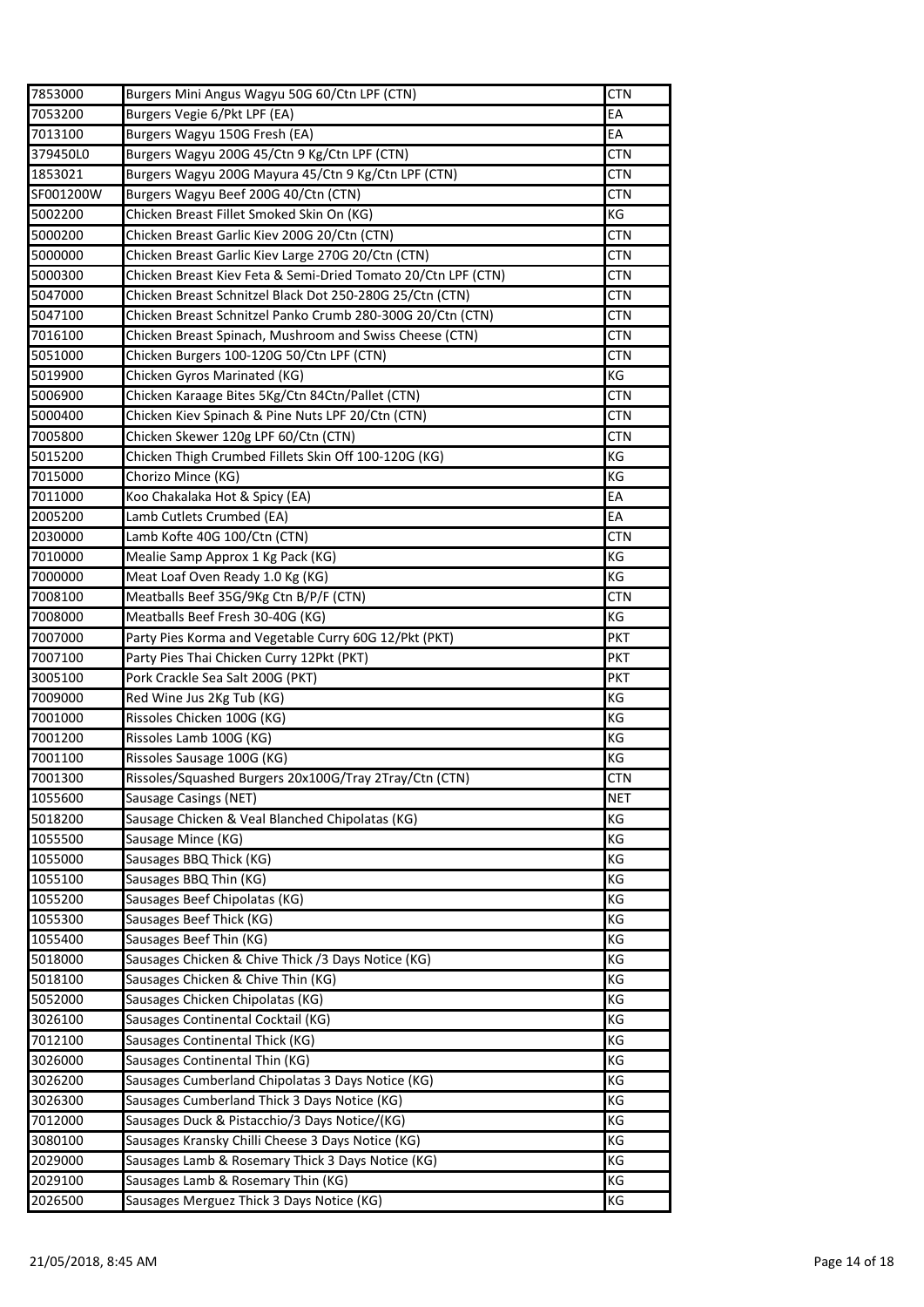|               |                                                                | KG          |
|---------------|----------------------------------------------------------------|-------------|
| 2026600       | Sausages Merguez Thin (KG)<br>Sausages Pork & Apple Thick (KG) | KG          |
| 3027700       |                                                                |             |
| 3026700       | Sausages Pork & Fennel Thick (KG)                              | KG          |
| 3026600       | Sausages Pork & Roast Capsicum Thick 3 Days Notice (KG)        | KG          |
| 3027500       | Sausages Pork Mild Thick (KG)                                  | KG          |
| 3026800       | Sausages Pork, Fennel & Chilli Thick (KG)                      | KG          |
| 3026900       | Sausages Toulouse Thick 3 Days Notice (KG)                     | KG          |
| 4020000       | Sausages Veal Chipolatas (KG)                                  | KG          |
| 1855000       | Sausages Wagyu Beef Thick 3 Days Notice (KG)                   | KG          |
| 7006000       | Seagrass Sprinkle/Rub (KG)                                     | KG          |
| 7005000       | Skewer Beef 60G LPF 100/Ctn (CTN)                              | <b>CTN</b>  |
| 7005300       | Skewer Chicken 50G LPF 50/Ctn (CTN)                            | CTN         |
| 7005400       | Skewer Chicken 80G LPF 60/Ctn (CTN)                            | <b>CTN</b>  |
| 7005200       | Skewer Lamb 60G LPF 100/Ctn (CTN)                              | <b>CTN</b>  |
| 7005700       | Skewer Pork Belly 30-40G 120/Ctn (CTN)                         | CTN         |
| 7018000       | Spring Roll Vegetable and Edamame 50G Piece (CTN)              | <b>CTN</b>  |
| 5066000       | Stuffing - Chicken/Turkey 2Kg/Pkt Frz (KG)                     | KG          |
| 5060200       | Turkey Carvery Roast (KG)                                      | KG          |
| 5060000       | Turkey Half Breast Oven Roasted (KG)                           | KG          |
| 7005500       | Wagyu Beef Skewer 40G 120/Ctn (CTN)                            | <b>CTN</b>  |
| 7005600       | Wagyu Beef Skewer 50G 150/Ctn (CTN)                            | <b>CTN</b>  |
|               |                                                                |             |
|               |                                                                |             |
|               | Smallgoods                                                     |             |
| Code          | Description                                                    | <b>UOM</b>  |
| 3050000       | Bacon Bones (KG)                                               | KG          |
| 3050100       | Bacon Diced 2.5 KG/Pkt (KG)                                    | KG          |
| SSM004        | Bacon Long Rindless 2.5 KG/Pkt (KG)                            | KG          |
| 3050200       | Bacon Long Rindless 2.5 Kg/Pkt (KG)                            | KG          |
| 3051900       | Bacon Middle Rindless Lago 2 x 2.5KG (CTN)                     | <b>CTN</b>  |
| 3051500       | Bacon San Merino Pan Size Hickory Smoked (KG)                  | ΚG          |
| <b>SSM005</b> | Bacon Short Rindless 2.5 KG/Pkt (KG)                           | KG          |
| 3050300       | Bacon Short Rindless 2.5 KG/Pkt (KG)                           | KG          |
| 3052000       | Bacon Short Rindless Lago 2 x 2.5KG (CTN)                      | CTN         |
| 3052200       | Bacon Short Whole Rindless (KG)                                | KG          |
| 3052100       | Bacon Streaky Lago 2 x 2.5KG (CTN)                             | <b>CTN</b>  |
| 1049100       | Beef Corn Silverside Sliced 1 Kg Tray (KG)                     | KG          |
| 1082000       | Biltong (KG)                                                   | KG          |
| 1080000       | Bresaola Beef (KG)                                             | KG          |
| 1080100       | Bresaola Wagyu / refer to Mayura signature/ (KG)               | KG          |
| 3050400       | Budget Bacon 1 Kg/Pkt (KG)                                     | KG          |
| 1069000       | <b>Butchers Twine (ROLL)</b>                                   | <b>ROLL</b> |
| 3071000       | Cappicollo/Capocollo (KG)                                      | KG          |
| 5050000       | Chicken Breast Roll/Supreme (KG)                               | KG          |
| 3057500       | Chorizo Cured Dry Casalingo (KG)                               | KG          |
| 8003100       | Cooked Pork Belly Plain Primo (KG)                             | KG          |
|               |                                                                |             |
| 3057300       | Cotechino IW-VAC (KG)                                          | KG          |
| 3074000       | Greenvale Free Range Frankfurts (KG)                           | KG          |
| 3065500       | Greenvale Free Range Prosciutto Whole (KG)                     | KG          |
| 3051100       | Greenvale Free Range Streaky Bacon Sliced 250G/Pkt (KG)        | KG          |
| 3053100       | Gypsy Ham 3.5 - 4Kg (KG)                                       | KG          |
| 3053000       | Ham Champagne Whole (KG)                                       | KG          |
| 3053400       | Ham Easy Carve Picnic Shoulder Semi Boneless 5-7 Kg (KG)       | KG          |
| 3053200       | Ham Heritage Premium 3-4 Kg (KG)                               | KG          |
| 3053300       | Ham Heritage Premium Sliced 500G/Pkt (KG)                      | KG          |
| 3054600       | Ham Leg *Double Smoked* Whole 9-11Kg Free Range (KG)           | KG          |
| 3053700       | Ham Leg Bone in *Double Smoked* Half 5-6 Kg (KG)               | KG          |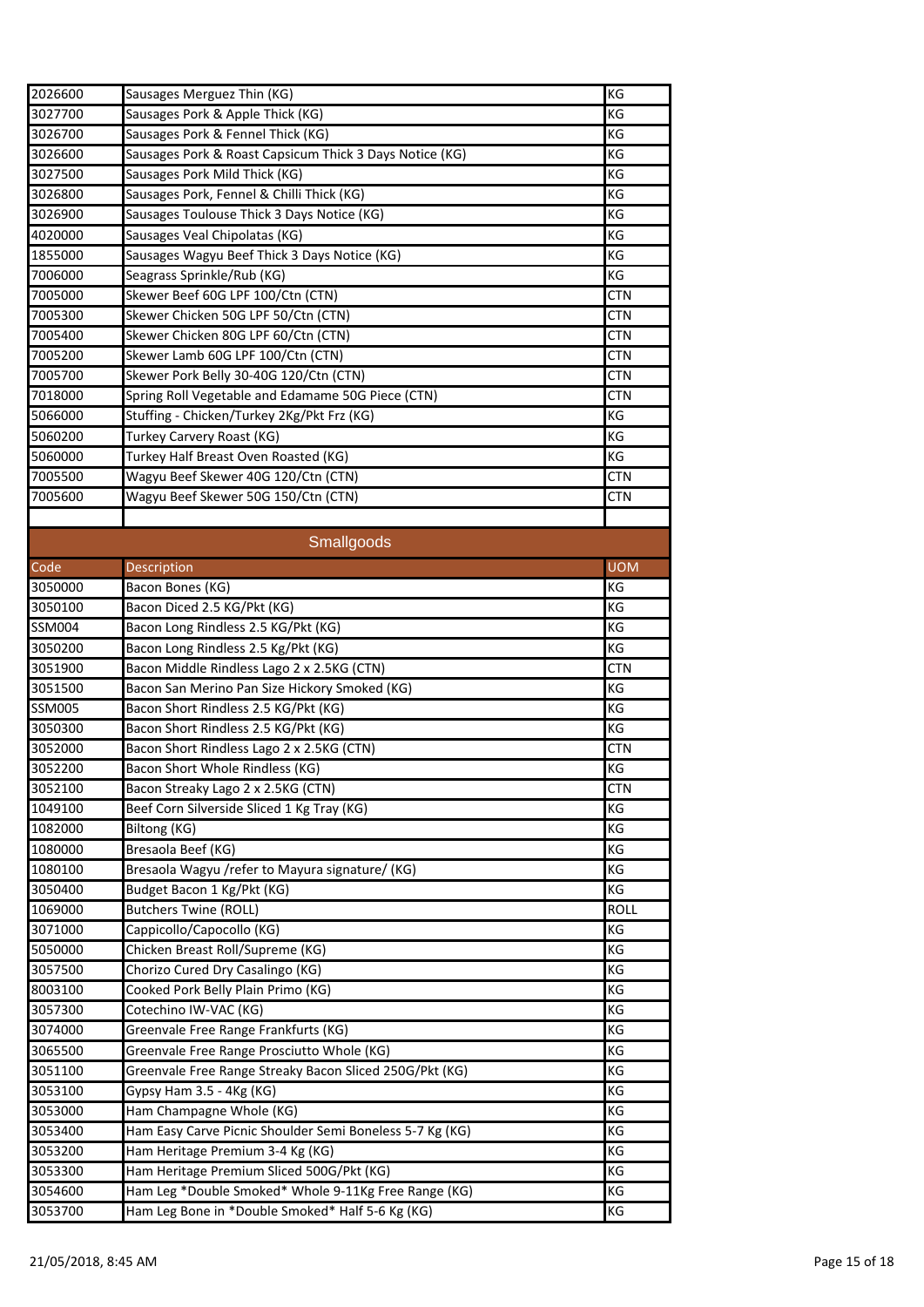| 3053800 | Ham Leg Easy Carve *Double Smoked* 8-10 Kg (KG)                | KG         |
|---------|----------------------------------------------------------------|------------|
| 3053900 | Ham Prager Shaved 1 Kg/Pkt (KG)                                | ΚG         |
| 3054400 | Ham Shoulder Shaved Thin Fabbris 5x1Kg Pkt/Ctn (CTN)           | <b>CTN</b> |
| 3053500 | Ham Steak Round (KG)                                           | KG         |
| 3054100 | Ham Virginia Shaved 1Kg/Pkt (KG)                               | KG         |
| 3054000 | Ham Virginia Sliced 1 Kg/Pkt (KG)                              | KG         |
| 3054200 | Ham Virginia Whole 2-3 Kg (KG)                                 | КG         |
| 3054300 | Ham Virginian Thinly Cut Fabbris 1 Kg/Pkt (PKT)                | <b>PKT</b> |
| 3013100 | Italian Sausage Mince (KG)                                     | KG         |
| 3054500 | Jamon Serrano Sliced 1 Kg/Pkt (KG)                             | ΚG         |
| 3058000 | Kabana (KG)                                                    | KG         |
| 3059100 | Kaiser Fleish Bertocci Av Size 1.5-2.5 Kg (KG)                 | KG         |
| 3059000 | Kaiser Fleish Fiora 3-5 Kg (KG)                                | ΚG         |
| 3078000 | Lyonnaise Sausage Andrew's Choice (KG)                         | ΚG         |
| 1069100 | Meat Glue 1KG/Bag (BAG)                                        | <b>BAG</b> |
| 2015300 | Merguez Mince (KG)                                             | KG         |
| 1069500 | Miscellaneous (KG)                                             | KG         |
| 3060000 | Mortadella (KG)                                                | KG         |
| 3075000 | N'Duja Salami (KG)                                             | KG         |
| 3061000 | Pancetta Flat (KG)                                             | ΚG         |
| 3061100 | Pancetta Flat Sliced 500G/Pkt /3 Days Notice (KG)              | KG         |
| 3061200 | Pancetta Round (KG)                                            | ΚG         |
| 3062100 | Pastrami Sliced 1 Kg/Pkt /3 Day Item (KG)                      | KG         |
| 3062000 | Pastrami Whole /3 Day Item (KG)                                | ΚG         |
| 3063000 | Pork Hocks Smoked (KG)                                         | KG         |
| 3077000 | Pork Lonza (KG)                                                | KG         |
| 3065000 | Prosciutto Half (KG)                                           | KG         |
| 3065200 | Prosciutto Parma Whole (KG)                                    | KG         |
| 3065300 | Prosciutto San Daniele Whole (KG)                              | KG         |
| 3065400 | Prosciutto Sliced 500G/Pkt (KG)                                | KG         |
| 3065100 | Prosciutto Whole 3 Day's Notice (KG)                           | ΚG         |
| 1081000 | Pulled Beef 1 Kg/Pkt Fzn (KG)                                  | KG         |
| 2060000 | Pulled Lamb 1 Kg/Pkt Fzn (KG)                                  | KG         |
| 3064000 | Pulled Pork 1 Kg/Pkt Fzn (KG)                                  | ΚG         |
| 3067100 | Salami Cabanossi Sliced (KG)                                   | KG         |
| 3066000 | Salami Cacciatore (KG)                                         | KG         |
| 3066200 | Salami Calabrese (KG)                                          | KG         |
| 3066100 | Salami Calabrese Sliced 2 Kg/Pkt (KG)                          | КG         |
| 3066300 | Salami Calypso Extra Hot (KG)                                  | KG         |
| 3067000 | Salami Felino (KG)                                             | KG         |
| 3066400 | Salami Finnochiona Extra Hot (KG)                              | KG         |
| 3066500 | Salami Hungarian Sliced 2 Kg/Pkt (KG)                          | KG         |
| 3066600 | Salami Hungarian Whole (KG)                                    | KG         |
| 3068200 | Salami Pepperoni Sliced 2.5 Kg/Pkt (KG)                        | KG         |
| 3066700 | Salami Sopressa Flat (KG)                                      | KG         |
| 3067200 | Salami Sopressa Hot (KG)                                       | KG         |
| 3066800 | Salami Ventriciana Whole (KG)                                  | KG         |
| 1069200 | Salt Seasoning 1Kg Pkt (PKT)                                   | <b>PKT</b> |
| 3027000 | Sausages Black Pudding / Blood Sausages (KG)                   | KG         |
| 1082600 | Sausages Boerewors Chipolatas (KG)                             | KG         |
| 3057000 | Sausages Chorizito Spanish Chippo Casa Iberica 4.5 Kg/Ctn (KG) | КG         |
| 3057200 | Sausages Chorizo Paramount 2.5 Kg/Pkt (KG)                     | ΚG         |
| 3057100 | Sausages Chorizo Wurstell 3/Pkt 2.5 Kg/Ctn (KG)                | ΚG         |
| 3076100 | Sausages Continental Chipolatas (KG)                           | KG         |
| 3027100 | Sausages Frankfurts 8" Skinless 2 Kg/Pkt (KG)                  | KG         |
| 3074100 | Sausages Frankfurts Cocktail Skin On (KG)                      | KG         |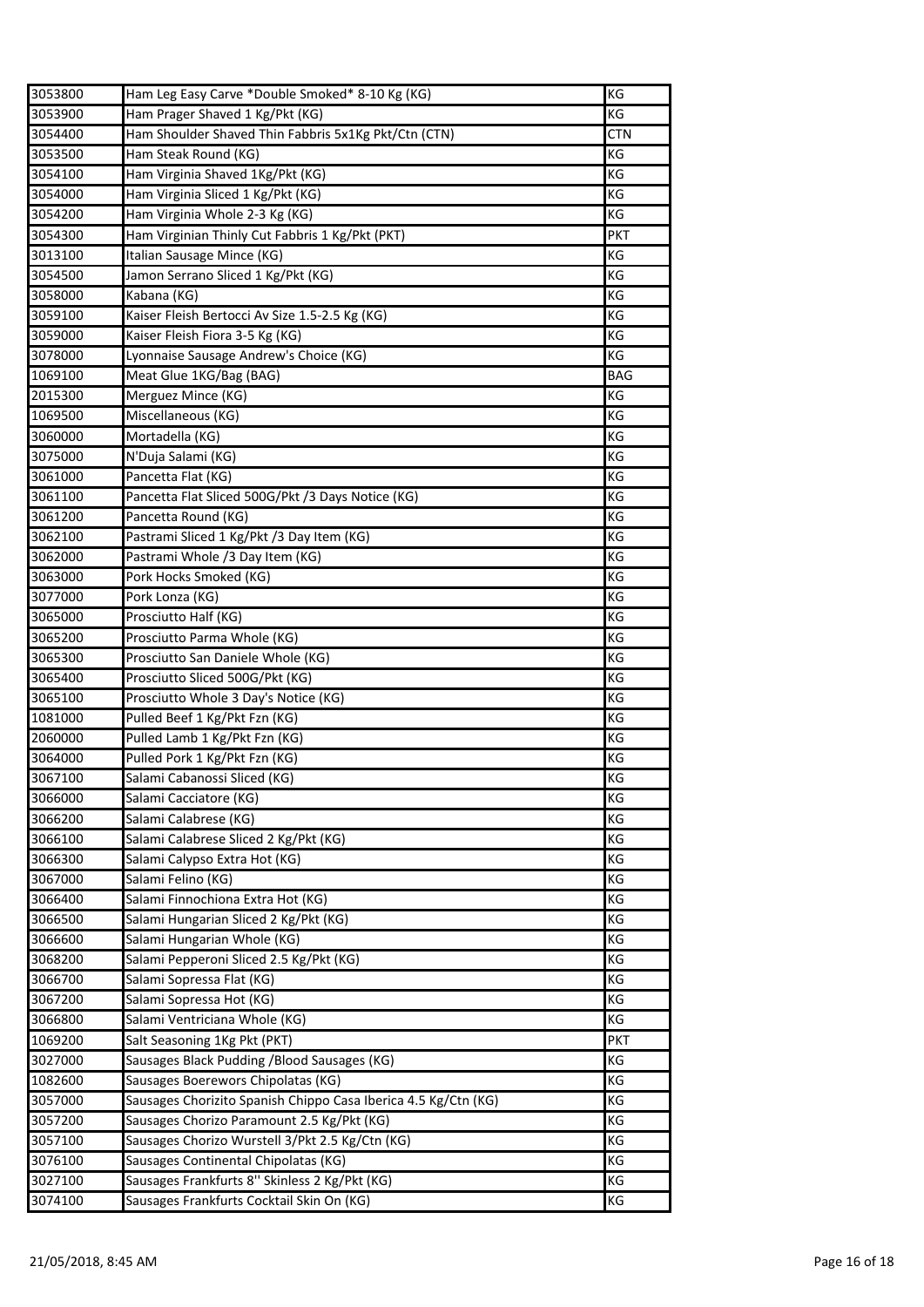| 3027200            | Sausages Frankfurts Cocktail Skinless 2.5 Kg/Pkt (KG)                               | KG         |
|--------------------|-------------------------------------------------------------------------------------|------------|
| 3027300            | Sausages Kransky 2.5 Kg/Pkt (KG)                                                    | ΚG         |
| 3027400            | Sausages Kransky Cheese 2.5 Kg/Pkt 3 Days Notice (KG)                               | KG         |
| 3080000            | Sausages Kransky Cheese Coil 1Kg (KG)                                               | ΚG         |
| 3076000            | Sausages Pork & Fennel Chipolatas (KG)                                              | KG         |
| 3069000            | Shredded Pizza Topping 2.5 Kg/Pkt (KG)                                              | КG         |
| 5060700            | Smoked Turkey Breast Sliced 500G/Pkt (KG)                                           | ΚG         |
| 3070000            | Strassburg Whole (KG)                                                               | ΚG         |
| 3051000            | Streaky Bacon (KG)                                                                  | ΚG         |
| 1084000            | Sucuk/Sujuk Ave 600G (KG)                                                           | KG         |
| 3027900            | Wagyu Kransky 1Kg/Pkt (KG)                                                          | KG         |
|                    |                                                                                     |            |
|                    | Cooked                                                                              |            |
|                    |                                                                                     | <b>UOM</b> |
| Code               | Description                                                                         |            |
| 8012000            | Cooked Beef & Guiness Pie Filling (KG)                                              | KG<br>ΚG   |
| 8000000            | Cooked Beef Back Ribs (KG)                                                          |            |
| 8028000            | Cooked Beef Brisket (KG)                                                            | ΚG         |
| 8006000            | Cooked Beef Cheeks PC 250-300G (KG)                                                 | ΚG         |
| 8000200            | Cooked Beef Intercostals (KG)                                                       | ΚG         |
| 8000400<br>8016000 | Cooked Beef Short Ribs Asado Spiced 3 Bone (KG)<br>Cooked Beef Striploin Roast (KG) | ΚG         |
| 8032000            | Cooked Beef Strips in Oyster Sauce (KG)                                             | ΚG<br>KG   |
| 8019000            | Cooked Beef Tendons (KG)                                                            | ΚG         |
| 8018000            | Cooked Chicken Breast S/Off Sprinkled (KG)                                          | КG         |
| 8026000            | Cooked Chicken Drumettes (KG)                                                       | КG         |
| 8038000            | Cooked Chicken Gyros/Souvlaki (KG)                                                  | ΚG         |
| 8039000            | Cooked Chicken Maryland Bone In Skin On (KG)                                        | ΚG         |
| 8029000            | Cooked Chicken Pie Filling (KG)                                                     | KG         |
| 8023000            | Cooked Chicken Ribs Marinated (KG)                                                  | KG         |
| 8036000            | Cooked Chicken Strips Souvlaki (KG)                                                 | KG         |
| 8031000            | Cooked Chicken Thai Green Curry 2.5Kg/Bag (KG)                                      | ΚG         |
| 8017000            | Cooked Chicken Wings Chipotle Tip Removed (KG)                                      | KG         |
| 8030000            | Cooked Chilli Con Carne 2.5Kg/Bag 4Bag/Ctn (KG)                                     | ΚG         |
| 8020000            | Cooked Collinson & Co Karubi (KG)                                                   | KG         |
| 8007000            | Cooked Corned Beef Silverside (KG)                                                  | ΚG         |
| 8042000            | Cooked Duck Legs (KG)                                                               | KG         |
| 8005000            | Cooked Lamb Bushman Shanks with Red Wine and Rosemary Jus (KG)                      | ΚG         |
| 8038100            | Cooked Lamb Gyros/Souvlaki (KG)                                                     | ΚG         |
| 8025300            | Cooked Lamb Mediterranean Casserole (CTN)                                           | CTN        |
| 8022000            | Cooked Lamb Middle Eastern (KG)                                                     | КG         |
| 8021000            | Cooked Lamb Neck Plain (KG)                                                         | КG         |
| 8013000            | Cooked Lamb Riblets (KG)                                                            | ΚG         |
| 8024000            | Cooked Lamb Ribs 300-450G Sprinkled (KG)                                            | КG         |
| 8024300            | Cooked Lamb Ribs Smokey BBQ (KG)                                                    | КG         |
| 8005100            | Cooked Lamb Shanks B/Less Osso Bucco Style (KG)                                     | ΚG         |
| 8008000            | Cooked Lamb Shoulder 0.8-1.1Kg (KG)                                                 | КG         |
| 8008300            | Cooked Lamb Shoulder Boneless Salt & Pepper (KG)                                    | ΚG         |
| 8008200            | Cooked Lamb Shoulder P.C. 10Kg/Ctn (CTN)                                            | CTN        |
| 8037000            | Cooked Lamb Strips Souvlaki (KG)                                                    | ΚG         |
| 8035000            | Cooked Meatballs Beef 35G (KG)                                                      | КG         |
| 8009000            | Cooked Pork American King Rib (KG)                                                  | КG         |
| 8009100            | Cooked Pork American Rib Bits FRZ (KG)                                              | ΚG         |
| 8027100            | Cooked Pork American Rib Fingers (KG)                                               | ΚG         |
| 8003000            | Cooked Pork Belly Chilli, Lime & Coriander (KG)                                     | ΚG         |
| 8025200            | Cooked Pork Hungarian Goulash (KG)                                                  | КG         |
| 8001500            | Cooked Pork Ribs Babyback Bellavendo (KG)                                           | КG         |